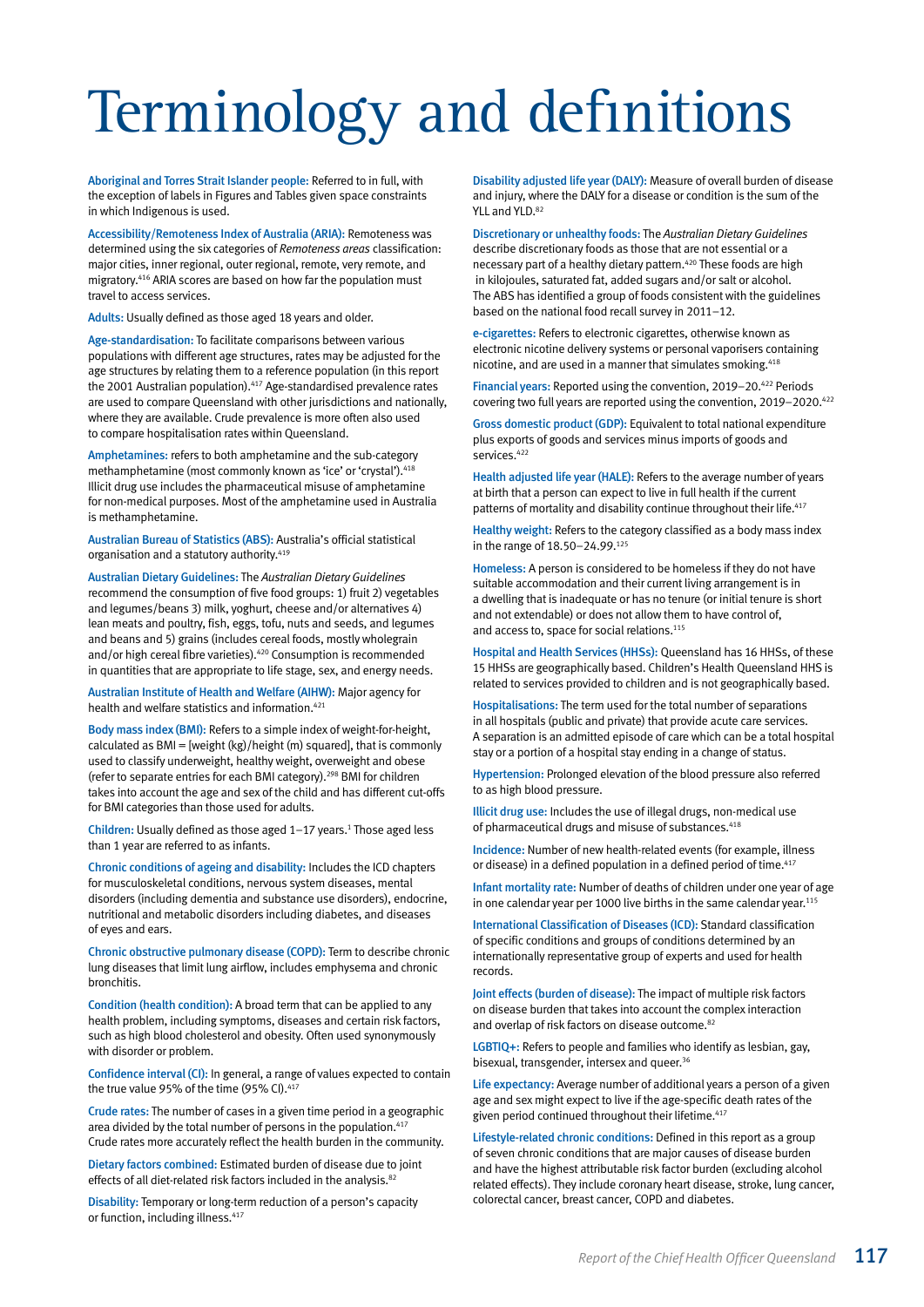Linked disease: A disease or injury for which there is evidence that its likelihood is increased by the risk factor in question.<sup>90</sup>

Low birth weight: In this report low birth weight includes all births (still born and live births of at least 20 weeks gestation or greater than 400g) with a birthweight less than 2500g, excluding only those for whom no weight was recorded.423

Margin of error: The margin of error is a statistic expressing the amount of random sampling error in the results of a survey. The larger the margin of error, the less likely the estimate reflects the "true" value in the whole population.

Maternal smoking: Refers to women who smoke tobacco during pregnancy.423

National Health and Medical Research Council (NHMRC): Australia's leading body promoting development and maintenance of public and individual health standards.<sup>282</sup>

Neonatal death: Refers to the death of a live-born baby up to 28 days of age.423 Perinatal deaths include neonatal deaths and stillbirths (that is, fetal deaths).

Non-discretionary or healthy foods: The *Dietary Guidelines* describe non-discretionary foods as those that are an essential part of a healthy dietary pattern.<sup>420</sup>

Non-melanoma skin cancer (NMSC): Includes basal cell carcinoma and squamous cell carcinoma.

Notifications: Reports of specified health conditions to government by medical practitioners, pathology laboratories and hospitals.<sup>424</sup> In Queensland, this is legislated by the *Public Health Act 2005*.

Obese: Refers to the weight category classified as a body mass index (BMI) in the range of 30.00 or more. The obese category is classified as: class I where BMI is 30.00–34.99, class II where BMI is 35.00–39.99, and class III where BMI is 40.00 or more. Severely obese is the combined prevalence of class II and class III obesity.<sup>125</sup>

Organisation for Economic Co-operation and Development (OECD): Group of 34 member countries using information to help governments foster prosperity and fight poverty through economic growth and stability. Australia became a member in 1971.<sup>425</sup>

Overweight: Refers to the category classified as a body mass index in the range of 25.00–29.99.125

Patient days: Refers to occupied bed days for patients in hospitals and day surgery units.<sup>109</sup>

Perinatal deaths: Includes all stillbirths (fetal deaths) of at least 400g birth weight or at least 20 weeks gestation, and neonatal deaths of live-born babies up to 28 days of age.<sup>423</sup> The recording of stillbirths varies by jurisdiction. In Queensland, in addition to a doctor or coroner and one or both parents, other informants may provide the second part of the notification to fully register a perinatal death. In Queensland, stillbirths are registered as a birth and a death, whereas in most other jurisdictions they are only entered as a stillbirth as part of the birth registration process. These differences result in different reporting outcomes, where the National Perinatal Data Collection is the preferred source for Queensland Health.

Potentially preventable hospitalisations (PPHs): Admissions to hospital that potentially could have been prevented through the provision of appropriate non-hospital health services.426 These are defined nationally, while Queensland Health reports a modified suite of conditions.<sup>1</sup> The national indicator only includes diabetes where it was coded as the primary or principal diagnosis. The Queensland Health definition also includes admissions for diabetes as an 'other' diagnosis where the primary diagnosis was defined (including selected cardiovascular, renal and eye conditions).

Potentially avoidable deaths: a death that, theoretically, could have been avoided given an understanding of causation, the adoption of available disease prevention initiatives and the use of available health care.78

Premature death: Generally refers to a death that occurs before the age of 75 years.<sup>115</sup>

Prevalence: Measure of disease occurrence or frequency, often used to refer to the proportion of individuals in a population who have a disease or condition at a particular point of time.<sup>417</sup>

Primary Health Networks (PHNs): Queensland has seven PHNs that work directly with all levels of the health care system to facilitate efficient and effective outcomes for patients.

Proxy-report: Method of collecting information about health status, usually during a survey where a parent or guardian reports a status measure on behalf of a child or dependent, such as their height, weight or physical activity.<sup>1</sup>

Psychological distress: Assessed using the Kessler Psychological Distress Scale (K10) which is a scale of non-specific psychological distress based on 10 questions about the frequency of negative emotional states in the four weeks prior to interview.125

Rates: A measure of the frequency of the occurrence of an event or phenomenon in a defined population in a specified period of time. $417$ 

Relative standard error (RSE): Standard error measures how much a survey estimate is likely to deviate from the actual population. It is expressed as a number. By contrast, relative standard error (RSE) is the standard error expressed as a fraction of the estimate and is usually displayed as a percentage.427 Estimates with a RSE of 25% or greater are subject to high sampling error and should be used with caution.

Self-report: Method of collecting information about health status, usually during a survey where a person self-reports a status measure such as their height, weight or physical activity.<sup>1</sup>

Significant: Term used in this report to reflect a level of importance as well as statistical difference. Statistical significance is based on non-overlap of 95% CIs and where these criteria are not met, non-significant results are described with terms such as 'similar', 'stable' or 'no difference'.1

Stillbirth (fetal death): A stillbirth or fetal death is the death of a fetus prior to the complete expulsion or extraction from its mother as a product of conception of at least 20 completed weeks of gestation or with a birth weight of at least 400g.<sup>423</sup> The death is indicated by the fact that after such separation the fetus does not breathe or show any other evidence of life, such as beating of the heart, pulsation of the umbilical cord, or definite movement of voluntary muscles.

Sufficient physical activity for health benefit: Defined as 150 minutes of moderate activity over five or more sessions in a week, for adults and is usually limited to those aged 18-75 years.<sup>322</sup>

Sugar sweetened drinks: ABS definition for drinks that have added sugar (cordials, soft drinks, flavoured mineral waters, energy and electrolyte drinks, fortified waters, and fruit and vegetable drinks).<sup>125</sup>

Suicide and self-inflicted injuries: the intentional taking of one's own life or deliberately causing one's own death, with intent verified by coronial assessment. Also referred to as intentional self-harm.<sup>115</sup>

Underweight: Refers to the category classified as a body mass index in the range of less than 18.50.

Years of life lost due to disability (YLD): Measure of burden of disease and injury, capturing health loss due to any short-term or long-term condition.82

Years of life lost due to premature death (YLL): Measure of burden of disease and injury, capturing health loss due to premature death.<sup>82</sup>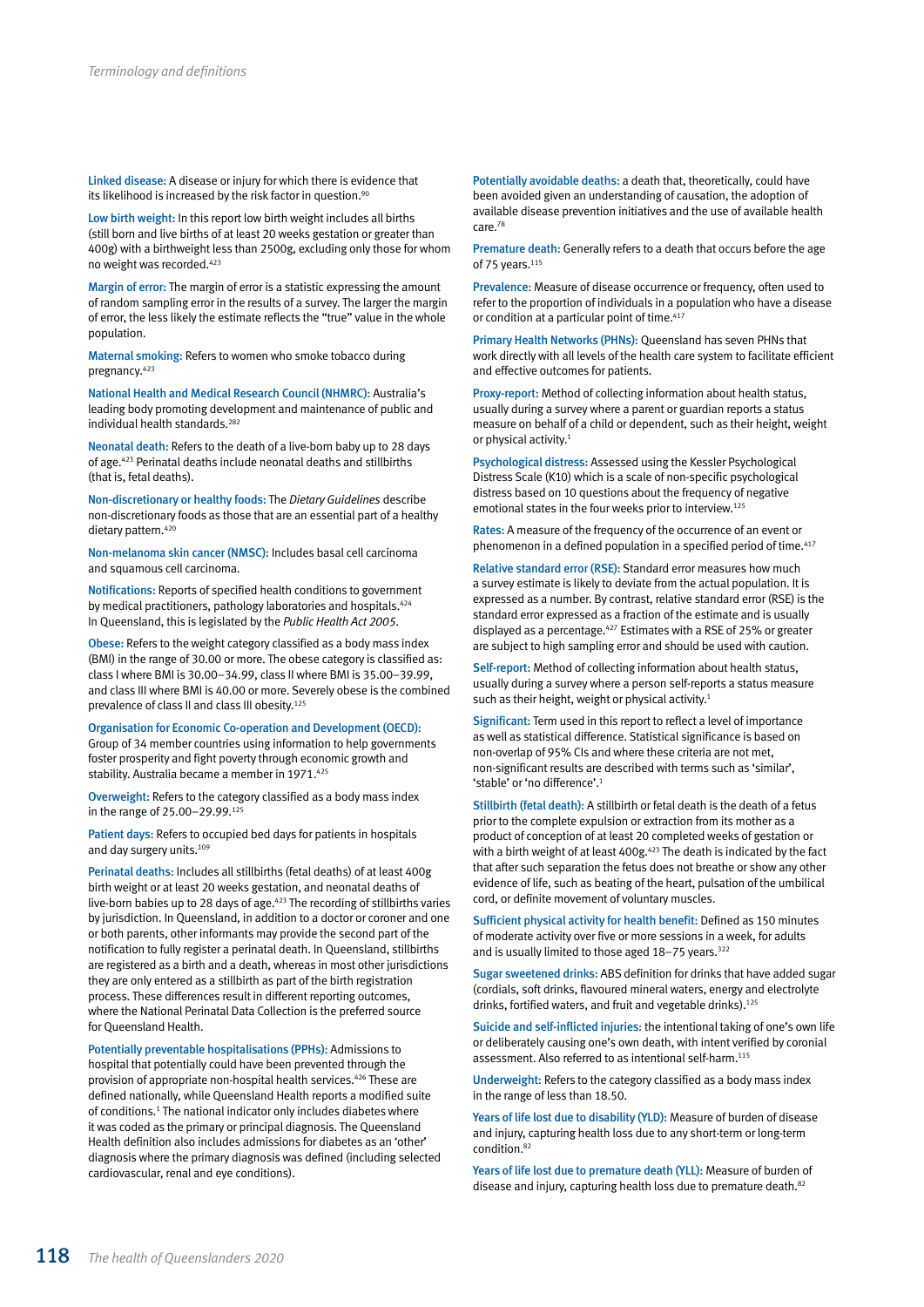# Index

Aboriginal *3, 9, 14, 22, 25, 30, 32, 39, 44, 48, 53, 54, 69, 74, 79, 81, 87, 91, 99, 107, 110*

### Ageing

| Aged care                       | 11, 59, 115              |
|---------------------------------|--------------------------|
| Population                      | 6, 8, 11, 14, 19, 21, 35 |
| Alcohol                         |                          |
| <b>Burden</b>                   | 17, 18, 19, 86-88, 141   |
| Fetal alcohol spectrum disorder | 35                       |

Pregnancy *33, 88* 

| 86, 87, 106, 140 |
|------------------|
| 70               |
| viii, 87         |
| 32               |
| 34               |
| 34               |
| 34               |
|                  |

# Bronchiectasis *41, 147*

# Burden of disease

| Attributable risks               |  | 18, 132, 136, 138, 139, 141, 143, 145, 146 |
|----------------------------------|--|--------------------------------------------|
| Disability adjusted life year    |  | $15 - 18$                                  |
| Global                           |  | 19                                         |
| Health related quality of life   |  | 20                                         |
| Leading causes                   |  | 17                                         |
| Quality of life                  |  | 19                                         |
| Quality adjusted life years      |  | 15, 20                                     |
| Trends                           |  | 19                                         |
| Years of life lost               |  | $15 - 18$                                  |
| Years of life lost to disability |  | $15 - 18$                                  |

# Blood

| Cholesterol      | 37, 84, 85, 139     |
|------------------|---------------------|
| <b>Disorders</b> | 23.25.27            |
| Glucose          | 37.84.85.139        |
| Pressure         | 37, 38, 84, 85, 139 |

### **Cancer**

| <b>Brain</b>  | 3,45        |
|---------------|-------------|
| Cervical      | 43          |
| Incidence     | 43, 44      |
| Melanoma      | 43, 94, 145 |
| Mortality     | 43, 44      |
| Pancreatic    | 46          |
| Screening     | 101-103     |
| Survival      | 44, 45      |
| <b>Carers</b> | 11, 16, 58  |

# Child abuse *11, 18, 97, 98, 114, 146*

# Chronic conditions

| Leading conditions  |       |
|---------------------|-------|
| Prevalence          | 36-38 |
| Selected conditions | 36-38 |
| Trends              | 36.39 |

# Communicable disease

| Dengue                         | 49 |
|--------------------------------|----|
| HIV                            | 48 |
| Influenza                      | 46 |
| Invasive meningococcal disease | 47 |
| Measles                        | 47 |
| Rheumatic heart disease        | 48 |
| Salmonellosis                  | 48 |
| Syphilis (infectious)          | 48 |
| Tuberculosis                   | 48 |
| COVID-19                       |    |

# Deaths

| All cause             | 28    |
|-----------------------|-------|
| Infant                | 30.34 |
| Leading causes        | 29-31 |
| Potentially avoidable | 30    |
| Premature             | 30    |

### Dementia *11, 17 .29, 30, 41, 52, 77, 84, 91, 115*

### Dietary factors

| .                          |             |
|----------------------------|-------------|
| <b>Burden</b>              | 80, 82, 138 |
| Prevalence                 | 80-82, 137  |
| Trends                     | viii. 82    |
| Parent readiness to change | 82.83       |
|                            |             |

```
Diversity 6, 9, 14, 108, 114
```
# Disability *7, 8, 10-12, 15-20, 35, 50, 54, 58, 70, 97*

| <b>Domestic violence</b>  | 11, 60, 96, 97, 114 |
|---------------------------|---------------------|
| Intimate partner violence | 18, 96, 97, 146     |

# Endometriosis *40*

# Environment

| 111, 146 |
|----------|
| 2,110    |
| 111, 112 |
| 109      |
| 2, 112   |
| 112      |
| 109      |
| 108, 110 |
|          |

# Frailty *42*

### Health expenditure and services

| 13 Health            | 67                                              |
|----------------------|-------------------------------------------------|
| Allied health        | 66                                              |
| Cost of risk factors | 73, 74, 77, 80, 84, 86, 89, 91, 94, 96, 98, 103 |
| Drug and alcohol     | 70                                              |
| Expenditure          | 64,65                                           |
| Emergency department | 65                                              |
| General practice     | 66,                                             |
| Mental health        | 61                                              |
| Outpatients          | 66                                              |
| Retrievals           | 68                                              |
| Telehealth           | 68                                              |
|                      |                                                 |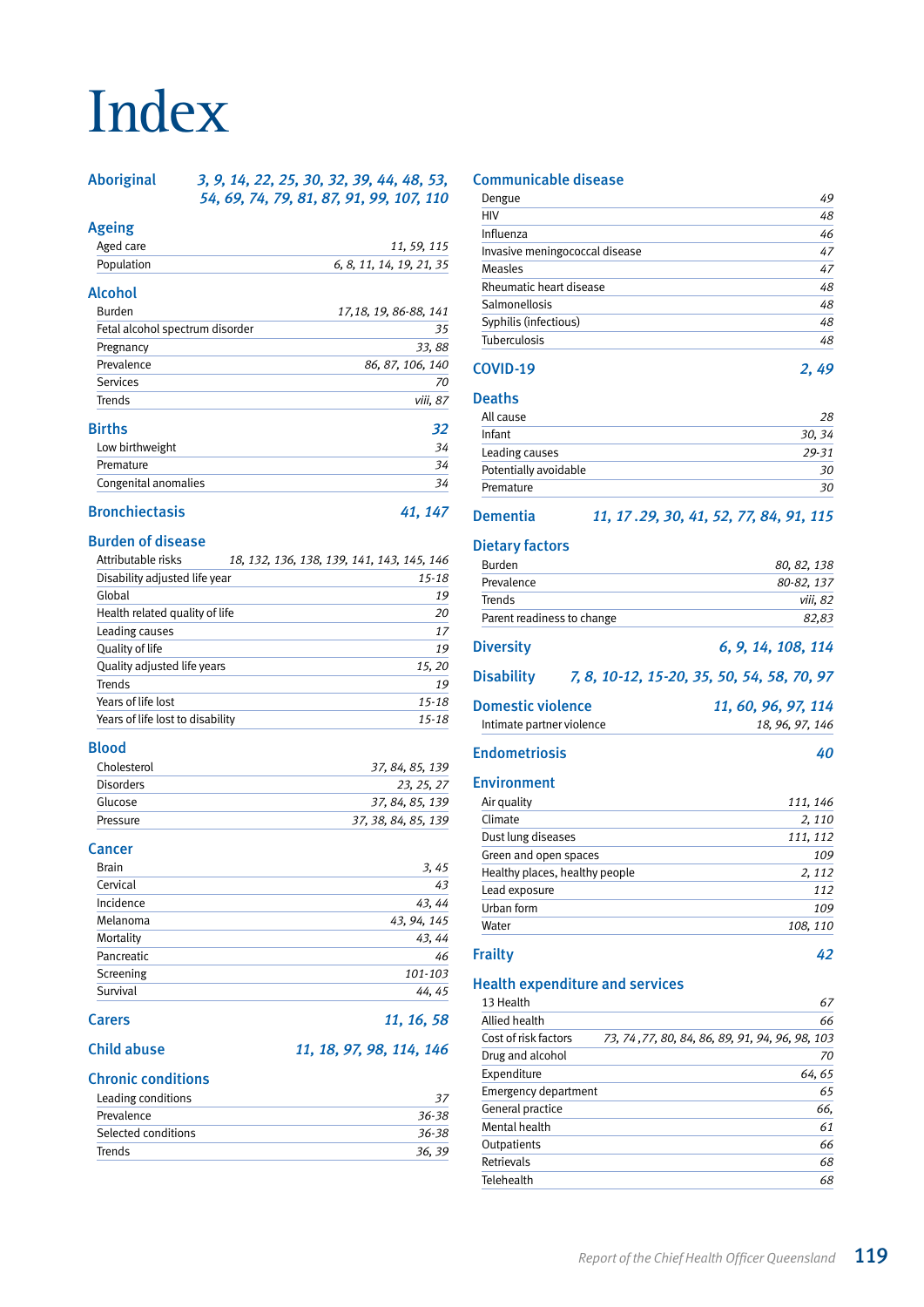# Homeless *8, 11, 60, 109, 114*

# Hospitalisation

| Children                | 26.27 |
|-------------------------|-------|
| Intensive care          | 24    |
| Leading causes          | 23    |
| Patient days            | 22    |
| Potentially preventable | 24    |
|                         |       |

## Illicit drugs *89, 90, 141*

#### Immunisation

| Childhood | 99      |
|-----------|---------|
| Adult     | 100     |
| Pregnancy | 33, 100 |

### Injury

| Accidental poisoning         | 53     |
|------------------------------|--------|
| Assault                      | 50,    |
| Bites and stings             | 53     |
| Drowning                     | 52     |
| Falls                        | 50, 51 |
| <b>Fractures</b>             | 51     |
| Intracranial                 | 51     |
| Traumatic spinal cord injury | 52     |
| Traumatic brain injury       | 52     |
| Workplace                    | 111    |

# Lesbian, Gay, Bisexual, Transgender,

| Intersex, Queer + | 10, 33, 59 |
|-------------------|------------|
|                   |            |

| Life expectancy                 |  |
|---------------------------------|--|
| Health adjusted life expectancy |  |

#### Mental health

| <b>Burden</b>          | 16.17 |
|------------------------|-------|
| Hospitalisations       | 21.26 |
| Perinatal              | 33    |
| Psychological distress | 61    |
| Self-reported health   | 56.57 |

# Pregnancy – pre and postnatal

| Antenatal care       |    |
|----------------------|----|
| <b>Breastfeeding</b> | 34 |
| Paternal factors     | 33 |
| Smoking in pregnancy | 33 |
| Teenage pregnancy    | 32 |

#### Oral health

| Caries hospitalisations | 56       |
|-------------------------|----------|
| Decay                   | 55       |
| Dental checks           | 107, 108 |
| Periodontitis           | 54, 55   |
| Toothbrushing           | 107      |
| Tooth loss              | 54, 55   |

# Physical activity Burden *91, 93* Prevalence 91, 92 Trends *viii, 92* Prisoners *11, 59* Refugees *10, 58* Road safety Casualties *50, 106* Fatalities *105, 106* Sexual assault *96-98* Sleep Disorders *40* Inadequate sleep *104* Recommendations *104* **Smoking** Burden *73, 76, 132* Prevalence *74, 130* Trends *viii, 74, 75* e-cigarettes *75, 76, 131* Quitline *67* Suicide and self-harm *33, 61* Sun safety and sunburn Burden *94, 145* Prevalence *94, 95, 144, 145* Trends *viii, 95* Torres Strait Islander *3, 9, 14, 22, 25, 30, 32, 39,*

### Weight

| Burden     | 77, 79, 80     |
|------------|----------------|
| Prevalence | 77-79, 133-136 |
| Trends     | viii. 79       |

*44, 48, 53, 54, 69, 74, 79, 81, 87, 91, 99, 107, 110*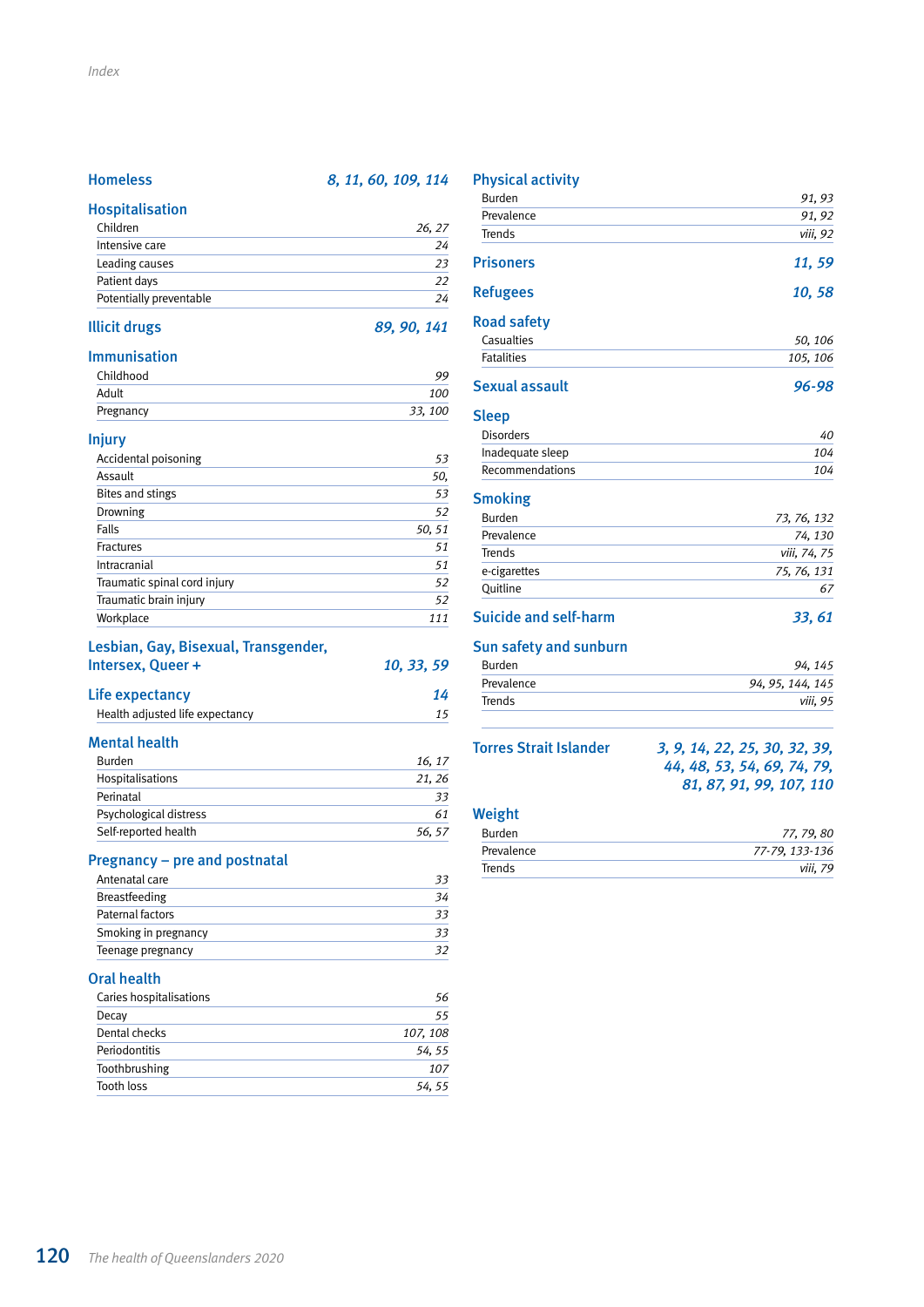# References

- 1. Queensland Health. *Methods for reporting population health status.* Queensland Government: Brisbane; 2018.
- 2. Queensland Health (Statistical Services Branch). *Comparing perinatal mortality rates between juridictions.* Queensland Government: Brisbane; 2017.
- 3. Helliwell JF, Layard R, Sachs JD, et al. *World Happiness Report 2020.* New York; 2019.
- 4. World Health Organization. Pneumonia of unknown cases reported to WHO China Office. Available: [https://www.who.int/emergencies/](https://www.who.int/emergencies/diseases/novel-coronavirus-2019/events-as-they-happen) [diseases/novel-coronavirus-2019/events-as-they-happen](https://www.who.int/emergencies/diseases/novel-coronavirus-2019/events-as-they-happen). Accessed 1 May 2020.
- 5. Bureau of Meteorology. *North Queensland monsoon trough technical flood report.* BOM: Melbourne; 2019.
- 6. Deloitte Access Economics. *The social and economic cost of the North and Far North Queensland Monsoon Trough (2019).* Queensland Reconstruction Authority: Sydney; 2019.
- 7. Arriagada NB, Palmer AJ, Bowman DM, et al. Unprecedented smoke-related health burden associated with the 2019–20 bushfires in eastern Australia. *The Medical Journal of Australia* 2020;213:282-283.
- 8. The Department of Infrastructure, Transport, Regional Development, and Communications. Drought communities programme. Available: [https://www.regional.gov.au/regional/programs/drought](https://www.regional.gov.au/regional/programs/drought-communities.aspx)[communities.aspx](https://www.regional.gov.au/regional/programs/drought-communities.aspx). Accessed 30 April 2020.
- 9. Queensland Government. Drought declarations. Available: [https://www.longpaddock.qld.gov.au/drought/drought](https://www.longpaddock.qld.gov.au/drought/drought-declarations/)[declarations/.](https://www.longpaddock.qld.gov.au/drought/drought-declarations/) Accessed 30 April 2020.
- 10. Hanigan IC, Schirmer J, Niyonsenga T. Drought and distress in southeastern Australia. *Ecohealth* 2018;15:642-655.
- 11. Edwards B, Gray M, Hunter B. *Social and economic impacts of drought on farm families and rural communities.* Prepared for: Productivity Commission's Inquiry into Government Drought Support. Australian Institute of Family Studies: Melbourne; 2008.
- 12. National Rural Health Alliance. The little book of rural health numbers. Available: [https://www.ruralhealth.org.au/book/](https://www.ruralhealth.org.au/book/demography) [demography.](https://www.ruralhealth.org.au/book/demography) Accessed 1 May 2020.
- 13. Australian Institute of Health and Welfare. *Australia's health 2018.* Cat. no. AUS 221. AIHW: Canberra; 2018.
- 14. Queensland Health. *Queensland advancing health research 2026.* Queensland Government: Brisbane; 2017.
- 15. Queensland University of Technology. Ancient Australian plant may help in production of COVID-19 vaccine. Available: [https://www.qut.](https://www.qut.edu.au/research/article?id=161150) [edu.au/research/article?id=161150](https://www.qut.edu.au/research/article?id=161150). Accessed 30 April 2020.
- 16. Children's Hospital Foundation. Brain cancer kills more children than any other disease. Available: [https://www.childrens.org.au/](https://www.childrens.org.au/braincancer/) [braincancer/.](https://www.childrens.org.au/braincancer/) Accessed 24 August 2020.
- 17. Furman D, Campisi J, Verdin E, et al. Chronic inflammation in the etiology of disease across the life span. *Nature Medicine* 2019;25:1822-1832.
- 18. de Lusignan S, Joy M, Oke J, et al. Disparities in the excess risk of mortality in the first wave of COVID-19: cross sectional study of the English sentinel network. *Journal of Infection* 2020;4817: doi:10.1016/j.jinf.2020.08.037.
- 19. Fried MW, Crawford JM, Mospan AR, et al. Patient characteristics and outcomes of 11,721 patients with COVID19 hospitalized across the United States. *Clinical Infectious Diseases* 2020;1268: doi: 10.1093/cid/ciaa1268.
- 20. Queensland Health. Total estimated resident population, 2002 to 2018. Brisbane: Queensland Government; 2020.
- 21. Queensland Treasury and Trade. *Queensland Government population projections, 2018 edition (medium series).* Queensland Government: Brisbane; 2019..
- 22. Australian Bureau of Statistics. *Regional population growth, Australia, 2017-18.* Cat. no. 3218.0. ABS: Canberra; 2019.
- 23. Australian Bureau of Statistics. *Disability, ageing and carers, Australia: summary of findings, 2018.* Cat. no. 4430.0. ABS: Canberra; 2019.
- 24. Babacan H, Dale A, McHugh J. Population policy for regional and rural Queensland. Available: [https://www.ruraleconomies.org.au/](https://www.ruraleconomies.org.au/policy-development/population-policy-for-regional-and-rural-queensland/) [policy-development/.](https://www.ruraleconomies.org.au/policy-development/population-policy-for-regional-and-rural-queensland/) Accessed 12 June 2020.
- 25. AEC Group Pty Ltd. *Assessments of the financial vulnerability of rural and remote Queensland councils* AEC: Brisbane; 2018.
- 26. World Health Organization. Early child development child health and development. Available: [https://www.who.int/topics/early](https://www.who.int/topics/early-child-development/child-health-development/en/)[child-development/](https://www.who.int/topics/early-child-development/child-health-development/en/). Accessed 1 May 2020.
- 27. Australian Institute of Health and Welfare. *Australia's Welfare 2017.* Cat. no. AUS 214. AIHW: Canberra; 2017.
- 28. The Productivity Commission. *Report on Government Services 2020.* Australian Government: Canberra; 2020.
- 29. Australian Bureau of Statistics. *Preschool education, Australia 2019.* Cat. no. 4240.0. ABS: Canberra; 2020.
- 30. Australian Curriculum, Assessment, and Reporting Authority. *National report on schooling in Australia 2018.* ACARA: Canberra; 2019.
- 31. Queensland Family & Child Commission. This place I call home the views of children and young people on growing up in Queensland. Brisbane: Queensland Government; 2018.
- 32. Queensland Family & Child Commission. Growing up in Queensland 2020 interim report. Brisbane: Queensland Government; 2020.
- 33. Wilkins R, Laß I, Butterworth P, et al. *The household, income and labour dynamics in Australia survey: selected findings from waves 1 to 17.* Melbourne Institute: Melbourne; 2019.
- 34. Australian Bureau of Statistics. *Education and work, Australia.* Cat. no. 6227.0. ABS: Canberra; 2019.
- 35. Australian Bureau of Statistics. *Corrective services, Australia.* Cat. no. 4512.0. ABS: Canberra; 2019.
- 36. Australian Bureau of Statistics. *General social survey: summary results.* Cat no. 4159.0. ABS: Canberra; 2014.
- 37. Australian Bureau of Statistics. *Gender indicators, Australia.* Cat. no. 4125.0. ABS: Canberra; 2019.
- 38. Australian Bureau of Statistics. *Household income and wealth, Australia.* Cat. no. 6523.0. ABS: Canberra; 2019.
- 39. Australian Bureau of Statistics. *Estimates and projections, Aboriginal and Torres Strait Islander Australians, 2006 to 2031.* Cat. no. 3238.0. ABS: Canberra; 2019.
- 40. Sivak L, Westhead S, Richards E, et al. "Language breathes life": Barngarla Community perspectives on the wellbeing impacts of reclaiming a dormant Australian Aboriginal language. *International Journal of Environmental Research and Public Health* 2019;16: 10.3390/ijerph16203918.
- 41. Queensland Treasury. *Aboriginal and Torres Strait Islander peoples in Queensland, census 2016.* Queensland Government: Brisbane; 2017.
- 42. Career Development Association of Australia. Valuing Diversity. Available: [https://myfuture.edu.au/footer/assist-others/valuing](https://myfuture.edu.au/footer/assist-others/valuing-diversity#/)[diversity#/](https://myfuture.edu.au/footer/assist-others/valuing-diversity#/). Accessed 21 April 2020.
- 43. Australian Bureau of Statistics. *Census of Population and Housing: Australia Revealed, 2016.* Cat. no. 2024.0. AIHW: Canberra; 2017.
- 44. Queensland Government. *Diversity figures.* Queensland Government: Brisbane; 2018.
- 45. Bouma GD, Halafoff A. Australia's changing religious profile rising nones and pentecostals, declining british protestants in superdiversity: views from the 2016 census *Research Management Monash University* 2017;30:129-143.
- 46. Australian Bureau of Statistics. 2016 census quickstats. Available: [https://www.abs.gov.au/websitedbs/D3310114.nsf/](https://www.abs.gov.au/websitedbs/D3310114.nsf/Home/2016%20QuickStats) [Home/2016%20QuickStats](https://www.abs.gov.au/websitedbs/D3310114.nsf/Home/2016%20QuickStats). Accessed 20 June 2020.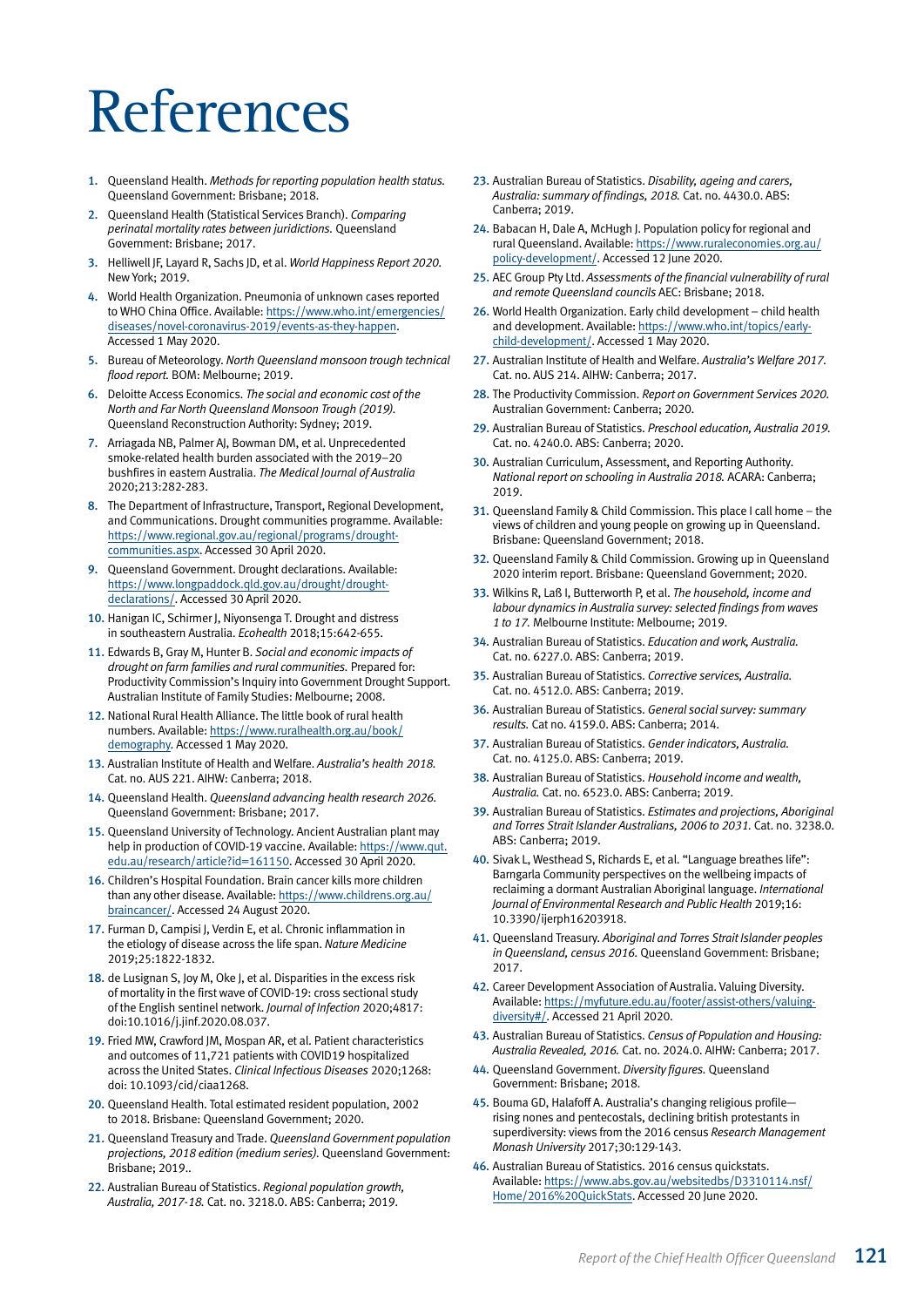- 47. Forbes-Mewett H. Mental health and international students: issues, challenges and effective practice. Available: [https://www.ieaa.org.](https://www.ieaa.org.au/documents/item/1616) [au/documents/item/1616.](https://www.ieaa.org.au/documents/item/1616) Accessed 14 July 2020.
- 48. Australian Government. International student data 2019. Available: https://internationaleducation.gov.au/research/International-Student-Data/ Accessed 28 April 2020.
- 49. Australian Government. Where do international students come from and what do they study? Available: [https://internationaleducation.](https://internationaleducation.gov.au/research/DataVisualisations/Pages/nationalitySummary.aspx) [gov.au/research/DataVisualisations/.](https://internationaleducation.gov.au/research/DataVisualisations/Pages/nationalitySummary.aspx) Accessed 8 June 2020.
- 50. Australian Government. *International students studying in regional areas.* Australian Government: Canberra; 2020.
- 51. Australian Government. *Settlement reports.* Australian Government: Canberra; 2020.
- 52. Wilson T, Shalley F. Estimates of Australia's non-heterosexual population. *Australian Population Studies* 2018;2:26-38.
- 53. Perales F. The health and wellbeing of Australian lesbian, gay and bisexual people: a systematic assessment using a longitudinal national sample. *Australian and New Zealand Journal of Public Health* 2018;43:281-287.
- 54. Queensland Government. All Abilities Queensland: Opportunities For All. Brisbane: Queensland Government; 2017.
- 55. Queensland Treasury. *Queensland budget 2019-20: service delivery statements.* Queensland Government: Brisbane; 2020.
- 56. Australian Institute of Health and Welfare. Aged care data snapshot 2018. Available: [https://www.gen-agedcaredata.gov.au/.](https://www.gen-agedcaredata.gov.au/Resources/Dashboards/Aged-care-data-snapshot-2018) Accessed 8 June 2020.
- 57. Australian Institute of Health and Welfare. People using aged care 2018-2019. Available: [https://gen-agedcaredata.gov.au/.](https://gen-agedcaredata.gov.au/Resources/Dashboards/People-using-aged-care-2018%E2%80%9319) Accessed 8 June 2020.
- 58. Australian Institute of Health and Welfare. *Pathways of younger people entering permanent residential aged care.* Cat. no. AGE 89. AIHW: Canberra; 2019.
- 59. Carers Queensland. *Carers Queensland annual report 2018/2019.* Carers QLD: Brisbane; 2019.
- 60. Walkbank S. *Quality of life audit 2019 report.* Carers Queensland Ltd: Brisbane; 2019.
- 61. Australian Institute of Health and Welfare. *The health of Australia's prisoners 2018.* Cat. no. PHE 246. AIHW: Canberra; 2019.
- 62. Australian Institute of Health and Welfare. *Youth detention population in Australia.* Bulletin no. 148 Cat. no. JUV 131. AIHW: Canberra; 2020.
- 63. Council on the Ageing Queensland. Homelessness is on the rise. Available: [https://www.cotaqld.org.au/news/item/homelessness](https://www.cotaqld.org.au/news/item/homelessness-is-on-the-rise/)[is-on-the-rise/](https://www.cotaqld.org.au/news/item/homelessness-is-on-the-rise/). Accessed 7 April 2020.
- 64. Clifford B, Wilson A, Harris P. Homelessness, health and the policy process: a literature review. *Health Policy* 2019;123:1125-1132.
- 65. Law and Justice Foundation of New South Wales. Homeless in Queensland: Key Facts. Available: [http://www.lawfoundation.net.](http://www.lawfoundation.net.au/ljf/site/templates/resources/$file/Homelessness_QLD.pdf) [au/](http://www.lawfoundation.net.au/ljf/site/templates/resources/$file/Homelessness_QLD.pdf) . Accessed 7 April 2020.
- 66. Australian Bureau of Statistics. *Census of population and housing: estimated homelessness, 2016.* Cat. no. 2049.0. ABS: Canberra; 2018.
- 67. Queensland Treasury. *Labour force, March 2020.* Queensland Government: Brisbane; 2020.
- 68. Australian Government. *Closing the gap report 2020.* Australian Government: Canberra; 2020.
- 69. Australian Curriculum, Assessment, and Reporting Authority. Year 12 certification rates. Available:<https://www.acara.edu.au/reporting/> Accessed 21 April 2020.
- 70. Queensland Government. Vocational education and training (VET) participation activity data and statistics. Available: [https://desbt.](https://desbt.qld.gov.au/training/) [qld.gov.au/training/.](https://desbt.qld.gov.au/training/) Accessed 11 May 2020.
- 71. Australian Bureau of Statistics. *National Aboriginal and Torres Strait Islander Health Survey, 2018-19.* Cat. no. 4715.0. ABS: Canberra; 2019.
- 72. Australian Government. 2009 Indigenous students. Available: [https://docs.education.gov.au/.](https://docs.education.gov.au/) Accessed 11 May 2020.
- 73. Macrotrends. Australia life expectancy 1950-2020. Available: [https://www.macrotrends.net/countries/AUS/.](https://www.macrotrends.net/countries/AUS/australia/life-expectancy) Accessed 5 May 2020.
- 74. Lopez AD, Adair T. Slower increase in life expectancy in Australia than in other high income countries: the contributions of age and cause of death. *Medical Journal Australia* 2019;210:403-409.
- 75. Roser M, Ortiz-Ospina E, Richie H. Life expectancy. Available: <https://ourworldindata.org/life-expectancy>. Accessed 26 August 2020.
- 76. Australian Bureau of Statistics. *Life tables, states, territories, and Australia, 2016-2018.* Cat. no. 3302.0.55.001. ABS: Canberra; 2019.
- 77. Australian Bureau of Statistics. *Life tables for Aboriginal and Torres Strait Islander Australians, 2015-2017.* Cat. no. 3302.0.55.003. ABS: Canberra; 2018.
- 78. Australian Institute of Health and Welfare. *Deaths in Australia.* Cat. no. PHE 229. AIHW: Canberra; 2020.
- 79. Australian Institute of Health and Welfare. *Health-adjusted life expectancy in Australia: expected years lived in full health 2011.* Cat. no. BOD 17. AIHW: Canberra; 2017.
- 80. World Health Organization. Healthy life expectancy. Available: <https://apps.who.int/gho/data/>. Accessed 5 May 2020.
- 81. Kyu HH, Abate D, Abate KH, et al. Global, regional, and national disability-adjusted life-years (DALYs) for 359 diseases and injuries and healthy life expectancy (HALE) for 195 countries and territories, 1990–2017: a systematic analysis for the Global Burden of Disease Study 2017. *The Lancet* 2018;392:1859-1922.
- 82. Australian Institute of Health and Welfare. *Australian burden of disease study: impact and causes of illness and death in Australia 2015.* Cat. no. BOD 22. AIHW: Canberra; 2019.
- 83. Salomon JA. Quality adjusted life years. *International Encyclopedia of Public Health*. 2nd ed. Cambridge: Academic Press; 2017:224-228.
- 84. World Health Organization. The global burden of disease concept. Available: [https://www.who.int/activities/quantifying](https://www.who.int/activities/quantifying-environmental-health-impacts)[environmental-health-impacts.](https://www.who.int/activities/quantifying-environmental-health-impacts) Accessed 29 April 2020.
- 85. Australian Institute of Health and Welfare. Australian Burden of Disease Study: impact and causes of illness and death in Australia 2011. Canberra: AIHW; 2016.
- 86. Institute for Health Metrics and Evaluation Client Services. *Making the world a healthier place for mothers: trends and opportunities for action in maternal health.* IHME: Seattle; 2019.
- 87. Australian Institute of Health and Welfare. *Australia's mothers and babies data visualisations.* Cat. no. PER 101. AIHW: Canberra; 2020.
- 88. Clark RA, Driscoll A. Access and quality of heart failure management programs in Australia. *Australian Critical Care* 2009;22:111-116.
- 89. Ireland MJ, March S, Crawford-Williams F, et al. A systematic review of geographical differences in management and outcomes for colorectal cancer in Australia. *BMC Cancer* 2017;17:95: doi:10.1186/s12885-12017-13067-12881.
- 90. Australian Institute of Health and Welfare. *Australian burden of disease study 2015: interactive data on risk factor burden.* Cat. no. BOD 25. AIHW: Canberra; 2020.
- 91. Institution for Health Metrics and Evaluation. *Findings from the global burden of disease study 2017.* IHME: Seattle, WA; 2018.
- 92. United Nations Development Programme. Human Development Reports. [http://hdr.undp.org/en/content/human-development](http://hdr.undp.org/en/content/human-development-index-hdi)[index-hdi.](http://hdr.undp.org/en/content/human-development-index-hdi) Accessed 30 May 2020.
- 93. Organisation for Economic Co-operation and Development. Australia. Available: [http://www.oecdbetterlifeindex.org/countries/australia/.](http://www.oecdbetterlifeindex.org/countries/australia/) Accessed 5 May 2020.
- 94. Queensland Health. *Health-related quality of life in Queensland – Relationship with risk factors and hospitalisations.* Australian Government: Brisbane; 2020.
- 95. Centres for Disease Control and Prevention. Health-Related Quality of Life (HRQOL). [https://www.cdc.gov/hrqol/index.htm.](https://www.cdc.gov/hrqol/index.htm) Accessed 21 lune 2020.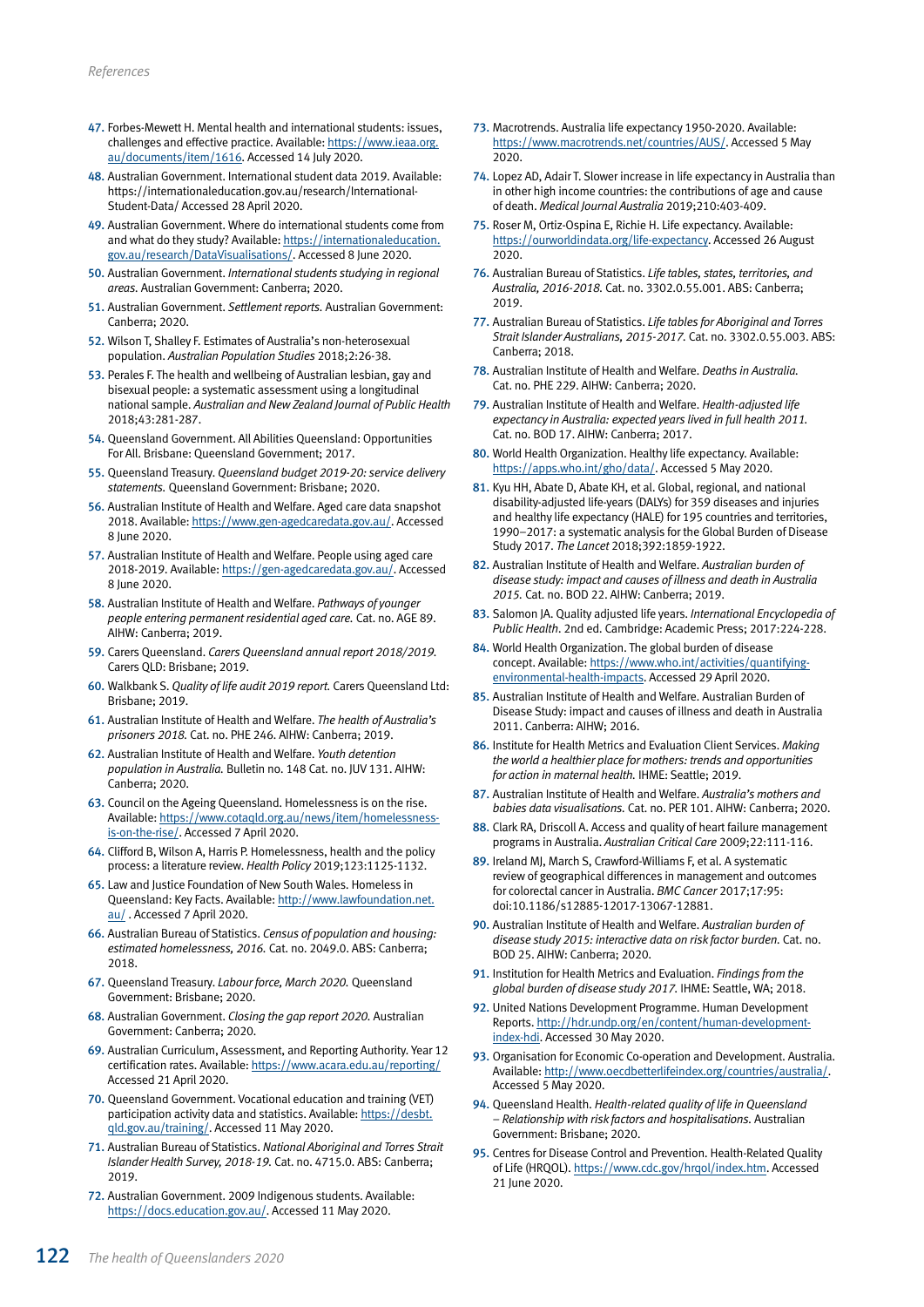- 96. Norman R, Church J, Van Den Berg B, et al. Australian healthrelated quality of life population norms derived from the SF-6D. *The Australian and New Zealand Journal of Public Health* 2013;37:17-23.
- 97. Bilic S, Blomberg I, Burry K, et al. Oral-health-related quality of life of dental patients: a hospital based study in far north Queensland, Australia. *Journal of Investigative and Clinical Dentistry* 2017;8:doi: 10.1111/jicd.12216.
- 98. Chambers SK, Ng SK, Baade P, et al. Trajectories of quality of life, life satisfaction, and psychological adjustment after prostate cancer. *Psychooncology* 2017;26:1576-1585.
- 99. Clemens S, Begum N, Harper C, et al. A comparison of EQ-5D-3L population norms in Queensland, Australia, estimated using utility value sets from Australia, the UK and USA. *Quality Life Research* 2014;23:2375-2381.
- 100. Edney LC, Haji AAH, Cheng TC, et al. Estimating the reference incremental cost-effectiveness ratio for the Australian health system. *Pharmacoeconomics* 2018;36:239-252.
- 101. Owen L, Fischer A. The cost-effectiveness of public health interventions examined by the National Institute for Health and Care Excellence from 2005 to 2018. *Public Health* 2019;169:151- 162.
- 102. Owen AJ, Maulida SB, Zomer E, et al. Productivity burden of smoking in Australia: a life table modelling study. *Tobacco Control* 2019;28:297-304.
- 103. Huang Y, Kypridemos C, Liu J, et al. Cost-effectiveness of the US Food and Drug Administration added sugar labeling policy for improving diet and health. *Circulation* 2019;139:2613-2624.
- 104. Australian Institute of Health and Welfare. Australia's health 2020. Available: [https://www.aihw.gov.au/reports-data/australias](https://www.aihw.gov.au/reports-data/australias-health)[health](https://www.aihw.gov.au/reports-data/australias-health). Accessed 13 August 2020.
- 105. Australian Institute of Health and Welfare. *Hospital resources 2017-18: Australian hospital statistics.* AIHW: Canberra; 2019.
- 106. Queensland Health. Queensland hospital admitted patient data collection. Available: [https://www.health.qld.gov.au/hsu/](https://www.health.qld.gov.au/hsu/collections/qhapdc) [collections/qhapdc](https://www.health.qld.gov.au/hsu/collections/qhapdc). Accessed 26 August 2020.
- 107. Australian Institute of Health and Welfare. Hospitals. [https://www.aihw.gov.au/myhospitals#.](https://www.aihw.gov.au/myhospitals#) Accessed 20 May 2020.
- 108. National Centre for Classification in Health. *ICD-10-AM: The International Statistical Classification of Diseases and Related Health Problems, tenth revision, Australian Modification*. Sydney: NCCH; 2010.
- 109. Australian Institute of Health and Welfare. *Admitted patient care 2017-18.* Cat. no. HSE 225. AIHW: Canberra; 2019.
- 110. Australian Institute of Health and Welfare. *Potentially preventable hospitalisations in Australia by age groups and small geographic areas, 2017–18.* Cat. no. HPF 36. AIHW: Canberra; 2019.
- 111. Australian Institute of Health and Welfare. Disparities in potentially preventable hospitalisations across Australia: Exploring the data. [https://www.aihw.gov.au/reports/primary-health-care/disparities](https://www.aihw.gov.au/reports/primary-health-care/disparities-in-potentially-preventable-hospitalisations-exploring-the-data)[in-potentially-preventable-hospitalisations-exploring-the-data.](https://www.aihw.gov.au/reports/primary-health-care/disparities-in-potentially-preventable-hospitalisations-exploring-the-data) Accessed 30 June 2020.
- 112. Australian Institute of Health and Welfare. Mental health services in Australia. Available: [https://www.aihw.gov.au/reports/mental](https://www.aihw.gov.au/reports/mental-health-services/mental-health-services-in-australia/report-contents/overnight-admitted-mental-health-related-care)[health-services/.](https://www.aihw.gov.au/reports/mental-health-services/mental-health-services-in-australia/report-contents/overnight-admitted-mental-health-related-care) Accessed 24 July 2020.
- 113. Queensland Health. *Chief Psychiatrist Annual Report 2018-19.* Queensland Government: Brisbane; 2019.
- 114. United Nations. World Mortality 2019. Available: [https://www.](https://www.un.org/en/development/desa/population/publications/pdf/mortality/WMR2019/WorldMortality2019DataBooklet.pdf) [un.org/en/development/desa/population/publications/pdf/](https://www.un.org/en/development/desa/population/publications/pdf/mortality/WMR2019/WorldMortality2019DataBooklet.pdf) [mortality/.](https://www.un.org/en/development/desa/population/publications/pdf/mortality/WMR2019/WorldMortality2019DataBooklet.pdf) Accessed 22 July 2020.
- 115. Australian Bureau of Statistics. *Deaths, Australia, 2018.* Cat. no. 3302.0. ABS: Canberra; 2019.
- 116. Australian Bureau of Statistics. *Causes of death, Australia, 2018.* Cat. no. 3303.0. ABS: Canberra; 2019.
- 117. Moore TG, Arefadib N, Deery A, et al. *The first thousand days: an evidence paper – summary.* Centre for Community Child Health, Murdoch Children's Research Institute: Parkville, Victoria; 2017.
- 118. Fleming TP, Watkins AJ, Velazquez MA, et al. Origins of lifetime health around the time of conception: causes and consequences. *The Lancet* 2018;391:1842-1852.
- 119. Queensland Health. *Queensland perinatal statistics 2018.* Queensland Government: Brisbane; 2018.
- 120. Australian Bureau of Statistics. *Births, Australia, 2018.* Cat. no. 3301.0. ABS: Canberra; 2019.
- 121. Perinatal Anxiety and Depression Australia. *Submission to the Productivity Commission Mental Health Inquiry: the social and economic benefits of improving perinatal mental health.* PANDA: Victoria; 2019.
- 122. Queensland Government. *Queensland mothers and babies 2016 and 2017.* Queensland Health: Brisbane; 2020.
- 123. Buist AE, Austin MV, Hayes BA, et al. Postnatal mental health of women giving birth in Australia 2002-2004: findings from the beyondblue National Postnatal Depression Program. *The Australian and New Zealand Journal of Pyschiatry* 2008;42:66-73.
- 124. Perinatal Anxiety and Depression Australia. Prevalence of mental illness in the perinatal period. Available: [https://www.panda.org.](https://www.panda.org.au/prevalence-of-mental-illness-in-the-perinatal-period) [au/prevalence-of-mental-illness-in-the-perinatal-period](https://www.panda.org.au/prevalence-of-mental-illness-in-the-perinatal-period). Accessed 20 April 2020.
- 125. Australian Bureau of Statistics. *National health survey: first results, 2017-18.* Cat. no. 4364.0.55.001. ABS: Canberra; 2018.
- 126. Skoff TH, Faulkner AE, Liang JL, et al. Pertussis infections among pregnant women in the United States, 2012-2017. *Clinical Infectious Diseases* 2020;ciaa1112.
- 127. Regan AK, Feldman BS, Azziz-Baumgartner E, et al. An international cohort study of birth outcomes associated with hospitalized acute respiratory infection during pregnancy. *Journal of Infection* 2020;81:48-56.
- 128. Jarvis JR, Dorey RB, Warricker FDM, et al. The effectiveness of influenza vaccination in pregnancy in relation to child health outcomes: Systematic review and meta-analysis. *Vaccine* 2020;38:1601-1613.
- 129. Kandeil W, van den Ende C, Bunge EM, et al. A systematic review of the burden of pertussis disease in infants and the effectiveness of maternal immunization against pertussis. *Expert Review of Vaccines* 2020;19:1-18.
- 130. Oldereid N B, Wennerholm U, Pinborg A, et al. The effect of paternal factors on perinatal and paediatric outcomes: a systematic review and meta-analysis. *Human Reproduction Update* 2018;24:320- 389.
- 131. Shorey S, Hong-Gu H, Morelius E. Skin-to-skin contact by fathers and the impact on infant and paternal outcomes: an integrative review. *Midwifery* 2016;40:207-217.
- 132. Council of Australian Governments Health Council. *The Australian National Breasfeeding Strategy: 2019 and Beyond.* Department of Health: Canberra; 2019.
- 133. Queensland Health. Congenital anomaly linked file. Available: www.health.qld.gov.au/hsu/dashboards#circ. Accessed 26 August 2020.
- 134. Morris JK, Springett AL, Greenlees R, et al. Trends in congenital anomalies in Europe from 1980 to 2012. *PLoS One* 2018;13:e0194986.
- 135. Harris BS, Bishop KC, Kemeny HR, et al. Risk factors for birth defects. *Obstetrical & Gynecological Survey* 2017;72:123-135.
- 136. Baldacci S, Gorini F, Santoro M, et al. Environmental and individual exposure and the risk of congenital anomalies: a review of recent epidemiological evidence. *Epidemiological e Prevenzione* 2018;42:1.
- 137. Beswick R, David M, Higashi H, et al. Integration of congenital cytomegalovirus screening within a newborn hearing screening programme. *Journal of Paediatrics and Child Health* 2019;55:1281- 1388.
- 138. Children's Health Queensland Hospital and Health Service. *Annual Report 2017-2018.* Queensland Government: Brisbane; 2018.
- 139. Department of Health. *National framework for neonatal hearing screening.* Australian Government: Canberra; 2013.
- 140. Burns L, Breen C, Bower C, et al. Counting fetal alcohol spectrum disorder in Australia: the evidence and the challenges. *Drug Alcohol Review* 2013;32:461-467.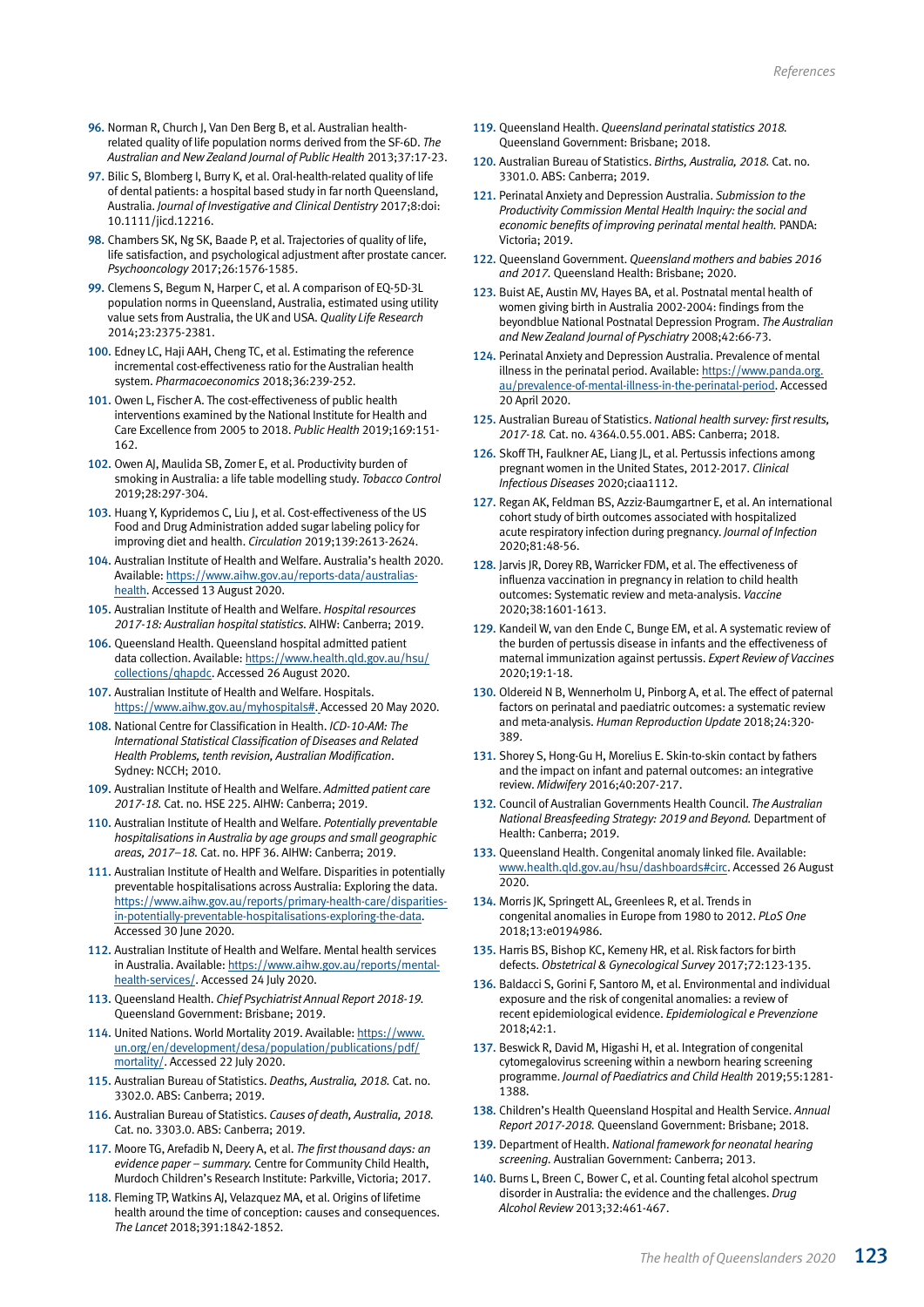- 141. House of Representatives Standing Committee on Social Policy and Legal Affairs. *FASD: the hidden harm, inquiry into the prevention, diagnosis and management of fetal alcohol spectrum disorders.*  Parliament of the Commonwealth of Australia: Canberra; 2012.
- 142. Department of Health. National Fetal Alcohol Spectrum Disorder Strategic Action Plan. Canberra: Australian Government; 2018.
- 143. Adams RJ, Appleton SL, Taylor AW, et al. Sleep health of Australian adults in 2016: results of the 2016 Sleep Health Foundation national survey. *Sleep Health* 2017;3:35-42.
- 144. Chaput J, Gray CE, Poitras VJ, et al. Systematic review of the relationships between sleep duration and health indicators in the early years (0–4 years). *BMC Public Health* 2017;17:855.
- 145. Waters KA, Suresh S, Nixon GM. Sleep disorders in children. *The Medical Journal of Australia* 2013;199:31-35.
- 146. Bartel KA, Gradisar M, Williamson P. Protective and risk factors for adolescent sleep: a meta-analytic review. *Sleep Medicine Review* 2015;21:72-85.
- 147. House of Representatives Standing Committee on Health, Aged Care, and Sport. *Bedtime reading: inquiry into sleep health awareness in Australia*. Canberra: Australian Government; 2019.
- 148. Australian Institute of Health and Welfare. *Endometriosis in Australia: prevalence and hospitalisations.* Cat. no. PHE 247. AIHW: Canberra; 2019.
- 149. Prescott J, Farland LV, Tobias DK, et al. A prospective cohort study of endometriosis and subsequent risk of infertility. *Human Reproduction* 2016;31:1475-1482.
- 150. Department of Health. *National Action Plan for Endometriosis.* Australian Government: Canberra; 2018.
- 151. Shafrir AL, Farland LV, Shah DK, et al. Risk for and consequences of endometriosis: a critical epidemiologic review. *Best Practice & Research: Clinical Obstetrics & Gynaecology* 2008;51:1-15.
- 152. Rowlands IJ, Abbott JA, Montgomery GW, et al. Prevalence and incidence of endometriosis in Australian women: a data linkage cohort study. *British Journal of Obstetrics and Gynaecology* 2020;Aug 5. doi:10.1111/1471-0528.16447.
- 153. Safiri S, Kolahi AA, Hoy D, et al. Global, regional and national burden of rheumatoid arthritis 1990–2017: a systematic analysis of the Global Burden of Disease study 2017. *Annals of the Rheumatic Diseases* 2019;78:1463-1471.
- 154. Gakidou E, Afshin A, Abajobir AA, et al. Global, regional, and national comparative risk assessment of 84 behavioural, environmental and occupational, and metabolic risks or clusters of risks, 1990–2016: a systematic analysis for the Global Burden of Disease Study 2016. *The Lancet* 2017;392:1923-1994.
- 155. Bergot A, Giri R, Thomas R. The microbiome and rheumatoid arthritis. *Best Practice & Research: Clinical Rheumatology* 2020;33:101497.
- 156. Swenson C, Schraufnagel D, Sadikot R. What is Bronchiectasis? *American Journal of Critical Care Medicine* 2017;195:P15-P16.
- 157. McDonnell MJ, Aliberti S, Goeminne PC, et al. Comorbidities and the risk of mortality in patients with bronchiectasis: an international multicentre cohort study. *Lancet Respiratory Medicine* 2016;4:969- 979.
- 158. Australian Institute of Health and Welfare. Bronchiectasis. [https://www.aihw.gov.au/reports/chronic-respiratory-conditions/](https://www.aihw.gov.au/reports/chronic-respiratory-conditions/bronchiectasis/contents/bronchiectasis) [bronchiectasis/](https://www.aihw.gov.au/reports/chronic-respiratory-conditions/bronchiectasis/contents/bronchiectasis). Accessed 30 Aug 2020.
- 159. McCallum GB, Binks M. The epidemiology of chronic suppurative lung disease and bronchiectasis in children and adolescents. *Frontiers in Pediatrics* 2017;5.
- 160. Goyal V, McPhail SM, Hurley F, et al. Cost of hospitalization for bronchiectasis exacerbation in children. *Respirology* 2020;10.1111/resp.13828.
- 161. Chalmers JD, Chang AB, Chotirmall SH, et al. Bronchiectasis. *Nature Reviews Disease Primers* 2018;4:45.
- 162. Hall KK, Chang AB, Anderson J, et al. The incidence and short-term outcomes of acute respiratory illness with cough in children from a socioeconomically disadvantaged urban community in Australia: a community-based prospective cohort study. *Frontiers in Pediatrics* 2017;5:228.
- 163. Au-Yeung YT, Chang AB, Grimwood K, et al. Risk factors for chronic cough in young children: a cohort study. *Frontiers in Pediatrics*2020;8:444.
- 164. O'Grady KF, Drescher BJ, Goyal V, et al. Chronic cough postacute respiratory illness in children: a cohort study. *Archives of Disease in Childhood* 2017;102:1044-1048.
- 165. Australian Lung Foundation. Australian Bronchiectasis Register. [https://lungfoundation.com.au/research/our-research/](https://lungfoundation.com.au/research/our-research/bronchiectasis/) [bronchiectasis/](https://lungfoundation.com.au/research/our-research/bronchiectasis/). Accessed 10 June 2020.
- 166. Australian Institute of Health and Welfare. Dementia. Available: [https://www.aihw.gov.au/reports-data/health-conditions](https://www.aihw.gov.au/reports-data/health-conditions-disability-deaths/dementia/overview)[disability-deaths/dementia/overview](https://www.aihw.gov.au/reports-data/health-conditions-disability-deaths/dementia/overview). Accessed 18 May 2020.
- 167. Dementia Australia. Dementia statistics. Available: <https://www.dementia.org.au/statistics>. Accessed 18 May 2020.
- 168. University of Canberra. *Dementia prevalence data 2018-2058.* Dementia Australia: Canberra; 2018.
- 169. Alzeimer's Society. Risk factors for dementia. Available: [https://www.alzheimers.org.uk/sites/default/files/pdf/factsheet\\_](https://www.alzheimers.org.uk/sites/default/files/pdf/factsheet_risk_factors_for_dementia.pdf) [risk\\_factors\\_for\\_dementia.pdf.](https://www.alzheimers.org.uk/sites/default/files/pdf/factsheet_risk_factors_for_dementia.pdf) Accessed 18 May 2020.
- 170. Hale JM, Schneider DC, Mehta NK, et al. Cognitive impairment in the US: lifetime risk, age at onset, and years impaired. *SSM Population Health* 2020;11:100577.
- 171. Selten J, Termorshuizen F, Sonsbeek MV, et al. Migration and dementia: a meta-analysis of epidemiological studies in Europe. *Psychological Medicine* 2020;Apr 8: doi: 10.1017/ S0033291720000586:1-8.
- 172. Australian Institute of Health and Welfare. *Hospital care for people with dementia 2016–17.* Cat. no. AGE 94. AIHW: Canberra; 2019.
- 173. Dementia Australia. Risk factors for dementia information about lowering your risk of dementia. Available: [https://www.dementia.](https://www.dementia.org.au/risk-reduction) [org.au/risk-reduction.](https://www.dementia.org.au/risk-reduction) Accessed 18 May 2020.
- 174. Livingstone G, Sommerlad A, V O. Dementia prevention, intervention and care. *The Lancet* 2017;390:2673-2734.
- 175. Xue Q. The frailty syndrome: definition and natural history. *Clinics in Geriatric Medicine* 2011;27:1-5.
- 176. Hoogendijk EO, Afilalo J, Ensrud KE, et al. Frailty: implications for clinical practice and public health. *The Lancet* 2019;394:1365- 1375.
- 177. Darvall JN, Bellomo R, Paul E, et al. Frailty in very old critically ill patients in Australia and New Zealand: a population-based cohort study. *The Medical Journal of Australia* 2019;211:318-323.
- 178. Taylor D, Barrie H, Lange J, et al. Geospatial modelling of the prevalence and changing distribution of frailty in Australia–2011 to 2027. *Experimental Gerontology* 2019;123:57-65.
- 179. Thompson MQ, Theou O, Karnon J, et al. Frailty prevalence in Australia: Findings from four pooled Australian cohort studies. *Australasian Journal of Ageing* 2018;37:155-158.
- 180. Ambagtsheer RC, Beilby J, Seiboth C, et al. Prevalence and associations of frailty in residents of Australian aged care facilities: findings from a retrospective cohort study. *Aging Clinical and Experimental Research* 2020;32:1849–1856.
- 181. Queensland Health. Frail older persons project. Available: [https://clinicalexcellence.qld.gov.au/improvement-exchange/frail](https://clinicalexcellence.qld.gov.au/improvement-exchange/frail-older-persons-project)[older-persons-project.](https://clinicalexcellence.qld.gov.au/improvement-exchange/frail-older-persons-project) Accessed 22 June 2020.
- 182. Australian Institute of Health and Welfare. *Cancer data in Australia.* Cat. no. CAN 122. AIHW: Canberra; 2020.
- 183. World Health Organization. Cancer prevention. Available: <https://www.who.int/cancer/prevention/>. Accessed 25 July 2020.
- 184. Queensland Cancer Control Analaysis Team (QCCAT). Cancer incidence, Queensland. Brisbane: Queensland Health; 2020.
- 185. Lai J, Beaumont JL, Kupst MJ, Peipert JD, et al. Symptom burden trajectories experienced by patients with brain tumors. *Cancer* 2020;126:3341-3351.
- 186. Cancer Australia. Brain cancer in Australia statistics. Available: [https://brain-cancer.canceraustralia.gov.au/statistics.](https://brain-cancer.canceraustralia.gov.au/statistics) Accessed 27 July 2020.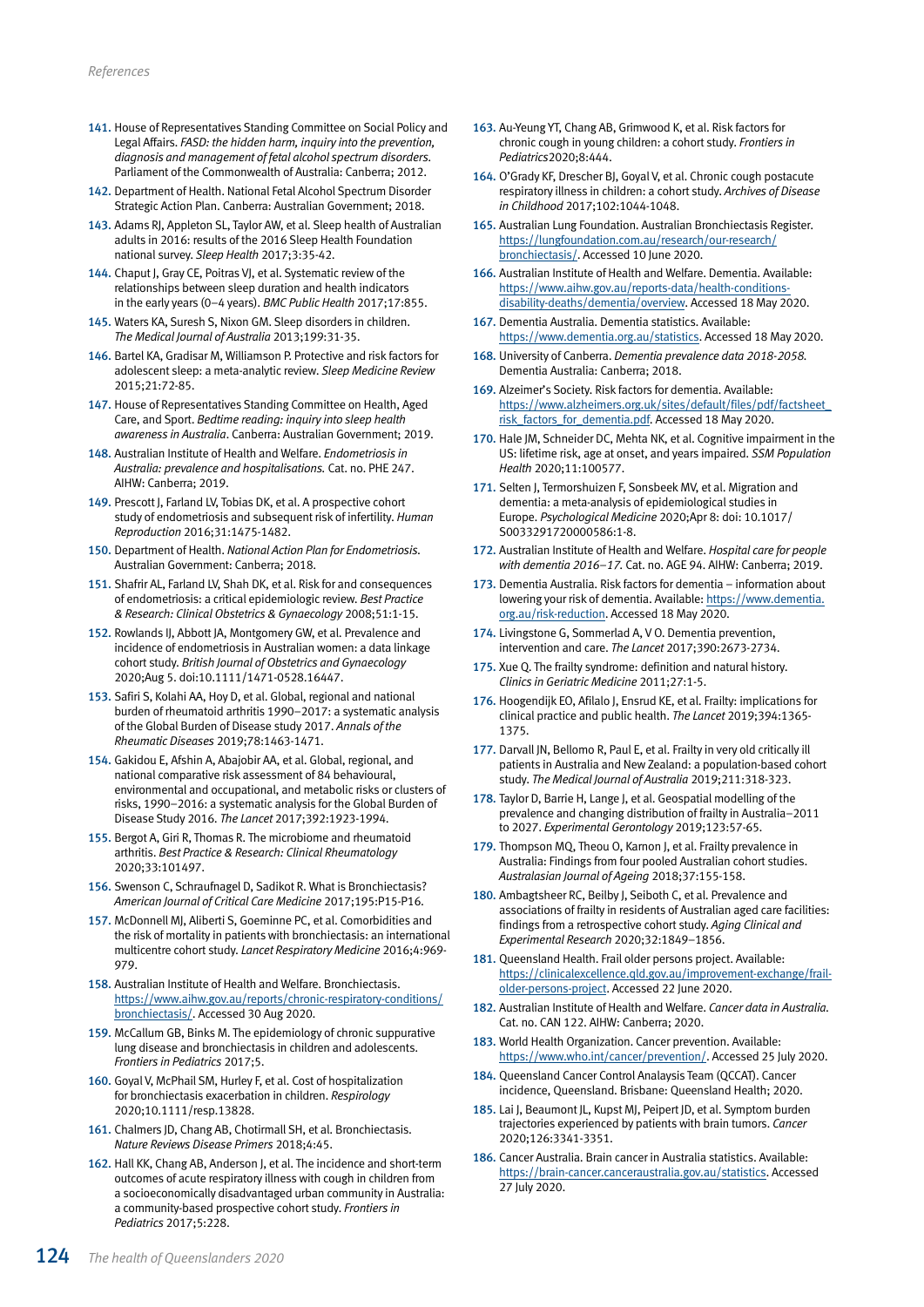- 187. Cancer Australia. Australian Brain Cancer Mission. Available: [https://canceraustralia.gov.au/research-data/research/australian](https://canceraustralia.gov.au/research-data/research/australian-brain-cancer-mission)[brain-cancer-mission](https://canceraustralia.gov.au/research-data/research/australian-brain-cancer-mission). Accessed 27 July 2020.
- 188. Cancer Council. Pancreatic cancer. Available: [https://www.cancer.](https://www.cancer.org.au/cancer-information/types-of-cancer/pancreatic-cancer) [org.au/cancer-information/types-of-cancer/pancreatic-cancer](https://www.cancer.org.au/cancer-information/types-of-cancer/pancreatic-cancer). Accessed 27 July 2020.
- 189. Cho J, Scragg R, Petrov MS. Post-pancreatitis diabetes confers higher risk for pancreatic cancer than type 2 diabetes: results from a nationwide cancer registry. *Diabetes Care* 2020;doi: 10.2337/ dc20-0207.
- 190. Dooley J, Lagou V, Goveia J, et al. Heterogeneous effects of calorie content and nutritional components underlie dietary influence on pancreatic cancer susceptibility. *Cell Reports* 2020;32:107880.
- 191. Mizrahi JD, Surana R, Valle JW, et al. Pancreatic cancer. *The Lancet* 2020;395:2008-2020.
- 192. Wong W, Raufi AG, Safyan RA, et al. BRCA mutations in pancreas cancer: spectrum, current management, challenges and future prospects. *Cancer Management and Research* 2020;12:2731- 2742.
- 193. World Health Organization. Antibiotic resistance. [https://www.who.](https://www.who.int/news-room/fact-sheets/detail/antibiotic-resistance) [int/news-room/fact-sheets/detail/antibiotic-resistance.](https://www.who.int/news-room/fact-sheets/detail/antibiotic-resistance) Accessed 12 Jun 2020.
- 194. Queensland Health. Notifiable conditions reports. [https://www.](https://www.health.qld.gov.au/clinical-practice/guidelines-procedures/diseases-infection/surveillance/reports/notifiable/weekly) [health.qld.gov.au/clinical-practice/guidelines-procedures/](https://www.health.qld.gov.au/clinical-practice/guidelines-procedures/diseases-infection/surveillance/reports/notifiable/weekly) [diseases-infection/surveillance/](https://www.health.qld.gov.au/clinical-practice/guidelines-procedures/diseases-infection/surveillance/reports/notifiable/weekly). Accessed 1 August 2020.
- 195. Queensland Health. *Notifications of syphilis in Queensland.* Queensland Government: Brisbane; 2019.
- 196. World Health Organization. Global tuberculosis report 2019. Geneva: WHO; 2019.
- 197. Carapetis JR, Beaton A, Cunningham MW, et al. Acute rheumatic fever and rheumatic heart disease. *Nature Reviews Disease Primers* 2016;2:15084: 15010.11038/nrdp.12015.15084.
- 198. Queensland Government. Queensland COVID-19 statistics. Available: https://www.qld.gov.au/health/conditions/healthalerts/coronavirus-covid-19/. Accessed 10 July 2020.
- 199. Australian Commission on Safety and Quality in Health Care. *AURA 2019: third Australian report on antimicrobial use and resistance in human health.* ACSQHC: Sydney; 2019.
- 200. Queensland Health. Queensland statewide antimicrobial stewardship program. [https://www.health.qld.gov.au/clinical](https://www.health.qld.gov.au/clinical-practice/guidelines-procedures/diseases-infection/antimicrobial-stewardship)[practice/guidelines-procedures/diseases-infection/antimicrobial](https://www.health.qld.gov.au/clinical-practice/guidelines-procedures/diseases-infection/antimicrobial-stewardship)[stewardship](https://www.health.qld.gov.au/clinical-practice/guidelines-procedures/diseases-infection/antimicrobial-stewardship). Accessed 10 Jul 2020.
- 201. World Health Organization. Injuries. Available: [https://www.who.](https://www.who.int/topics/injuries/en/) [int/topics/injuries/en/](https://www.who.int/topics/injuries/en/). Accessed 16 June 2020.
- 202. Australian Institute of Health and Welfare. *Trends in hospitalised injury, Australia 2007–08 to 2016–17.* Cat. no. INJCAT 204. AIHW: Canberra; 2019.
- 203. Carr JJ, Kendall MB, Amsters DI, et al. Community participation for individuals with spinal cord injury living in Queensland, Australia. *Spinal Cord* 2017;55:192-197.
- 204. Australian Institute of Health and Welfare. Spinal cord injury, Australia, 2016-17. Canberra: AIHW; 2020.
- 205. Spinal Cord Injuries Australia. Summary of SCI statistics. Available: <https://scia.org.au/sci-statistics/>. Accessed 25 May 2020.
- 206. New PW, Baxter D, Farry A, et al. Estimating the incidence and prevalence of traumatic spinal cord injury in Australia. *Archives of Physical Medicine and Rehabilitation* 2015;96:76-83.
- 207. World Health Organization. Injuries and violence: the facts 2014. Available: [https://apps.who.int/iris/](https://apps.who.int/iris/bitstream/handle/10665/149798/9789241508018_eng.pdf?sequence=1&isAllowed=y) . Accessed 22 May 2020.
- 208. Dewan MC, Rattani A, Gupta S, et al. Estimating the global incidence of traumatic brain injury. *Journal of Neurosurgery* 2018;130:1080-1097.
- 209. Jagnoor J, Cameron ID. Traumatic brain injury support for injured people and their carers. *Australian Family Physician* 2014;43:758.
- 210. Esterman A, Thompson F, Fitts M, et al. Incidence of emergency department presentations for traumatic brain injury in Indigenous and non-Indigenous residents aged 15–64 over the 9-year period 2007–2015 in North Queensland, Australia. *Injury Epidemiology* 2018;5:40.
- 211. Royal Life Saving Australia. *National drowning report: research and policy insights for drowning prevention and water safety.* Royal Life Saving Australia: Brisbane; 2019.
- 212. Franklin R, Peden A. Improving pool fencing legislation in Queensland, Australia: attitudes and impact on child drowning fatalities. *International Journal of Environmental Research and Public Health* 2017;14:1450.
- 213. Huynh A, Cairns R, Brown JA, et al. Patterns of poisoning exposure at different ages: the 2015 annual report of the Australian Poisons Information Centres. *The Medical Journal of Australia* 2018;209:74- 79.
- 214. Animal Medicines Australia. *Pet ownership in Australia.* AMA: ACT; 2016.
- 215. Australian Bureau of Statistics. *Australian social trends.* Cat. no. 4102.0. ABS: Canberra; 1995.
- 216. Ellisa R, Ellis C. Dog and cat bites. *American Family Physician* 2014;90:239-243.
- 217. Rajshekar M, Blizzard L, Julian R, et al. The incidence of public sector hospitalisations due to dog bites in Australia 2001–2013. *Australian and New Zealand Journal of Public Health* 2017;41:377- 380.
- 218. Welton RE, Williams DJ, Liew D. Injury trends from envenoming in Australia, 2000–2013. *International Medical Journal* 2016;47:170- 176.
- 219. Fry B. Snakebite: When the human touch becomes a bad touch. *Toxins* 2018;10:170.
- 220. Peres MA, Macpherson LM, Weyant RJ, et al. Oral diseases: a global public health challenge. *The Lancet.* 2019;394:249-260.
- 221. Kassebaum N J, Smith AG, Bernabe E, et al. Global, regional, and national prevalence, incidence, and disability-adjusted life years for oral conditions for 195 countries, 1990–2015: a systematic analysis for the global burden of diseases, injuries, and risk factors. *Journal of Dental Research* 2015;96:380-387.
- 222. National Advisory Council on Dental Health. *Report of the National Advisory Council on Dental Health 2012.* Department of Health and Ageing: Canberra; 2012.
- 223. Dental Health Services Victoria. *Links between oral health and general health: the case for action.* DHSV: Melbourne; 2011.
- 224. Brennan DS, Chrisopoulos S, Do LG, et al. *Australia's oral health: national study of adult oral health 2017-18.* Australian Research Centre for Population Oral Health: Adelaide; 2019.
- 225. Gilchrist F, Marshman Z, Deery C, et al. The impact of dental caries on children and young people: what they have to say? *International Journal of Paediatric Dentistry* 2015;25:327-328.
- 226. BaniHani A, Deery C, Toumba J, et al. The impact of dental caries and its treatment by conventional or biological approaches on the oral health-related quality of life of children and carers. *International Journal of Paediatric Dentistry* 2018;28:266-276.
- 227. Butten K, Johnson NW, Hall JK, et al. Impact of oral health on Australian urban Aboriginal and Torres Strait Islander families: a qualitative study. *International Journal for Equity in Health* 2019;18.
- 228. Stormon N, Ford PJ, Lalloo R. Community-level predictors of Australian children's dental caries and injury. *Aust Dent J* 2019;64:263-272.
- 229. Stormon N, Ford PJ, Lalloo R. Oral health in the longitudinal study of Australian children: an age, period, and cohort analysis. *Int J Paediatr Dent* 2019;29:404-412.
- 230. Do LG, Spencer J. *Oral health of Australian children: the national child oral health study 2012–14.* The University of Adelaide: Adelaide; 2016.
- 231. World Health Organization. Mental health: strengthening our response. Available: [https://www.who.int/news-room/fact-sheets/](https://www.who.int/news-room/fact-sheets/detail/mental-health-strengthening-our-response) [detail/mental-health-strengthening-our-response](https://www.who.int/news-room/fact-sheets/detail/mental-health-strengthening-our-response). Accessed 16 June 2020.
- 232. Queensland Government. Embrace nature: connect with the natural world. Available: [https://mentalwellbeing.initiatives.qld.gov.au/](https://mentalwellbeing.initiatives.qld.gov.au/embrace-nature) [embrace-nature.](https://mentalwellbeing.initiatives.qld.gov.au/embrace-nature) Accessed 17 June 2020.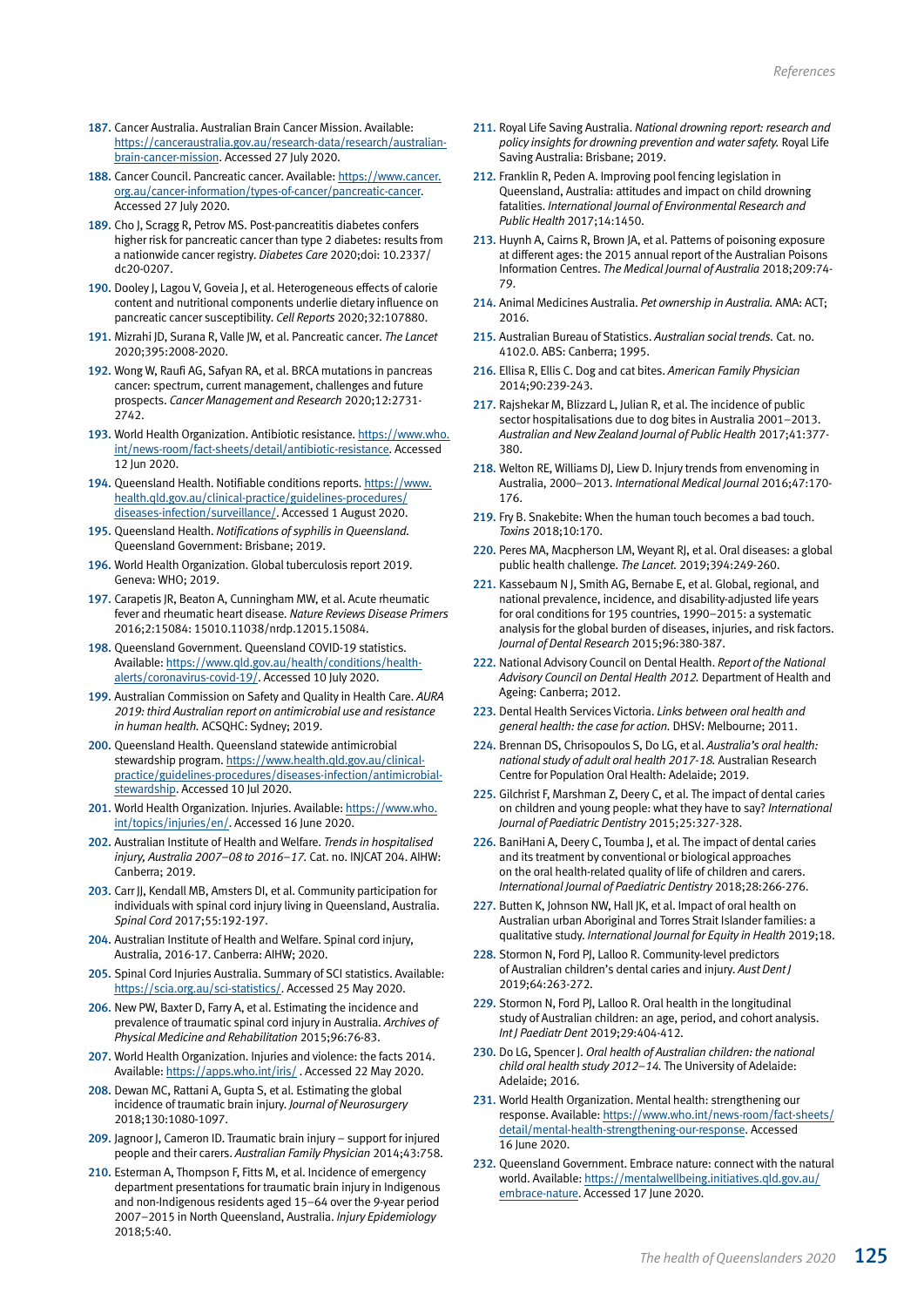- 233. Queensland Health. Queensland preventative health survey. Queensland survey analytic system (QSAS) detailed results. Available: [https://www.health.qld.gov.au/research-reports/](https://www.health.qld.gov.au/research-reports/population-health/preventive-health-surveys/detailed-data) [population-health/preventive-health-surveys/detailed-data.](https://www.health.qld.gov.au/research-reports/population-health/preventive-health-surveys/detailed-data) Accessed 14 July 2020.
- 234. Telethon Kids Institute. The mental health of Australian children and adolescents. Available: [https://youngmindsmatter.telethonkids.](https://youngmindsmatter.telethonkids.org.au) [org.au](https://youngmindsmatter.telethonkids.org.au). Accessed 13 July 2020.
- 235. Lawrence D, Johnson S, Hafekost J, et al. *Report on the second Australian child and adolescent survey of mental health and wellbeing.* Department of Health: Canberra; 2015.
- 236. Relationships Australia. March 2018: Bullying in schools. Available: [https://www.relationships.org.au/what-we-do/research/online](https://www.relationships.org.au/what-we-do/research/online-survey/march-2018-bullying-in-schools?)[survey/march-2018-bullying-in-schools?.](https://www.relationships.org.au/what-we-do/research/online-survey/march-2018-bullying-in-schools?) Accessed 13 July 2020.
- 237. The Royal Children's Hospital Melbourne. *RCH national child health poll.* National Centre Against Bullying: Melbourne; 2018.
- 238. Queensland Health. *Refugee health and wellbeing: a policy and action plan for Queensland 2017–2020.* Queensland Government: Brisbane; 2017.
- 239. Sigvardsdotter E, Vaez M, Rydholm Hedman A, et al. Prevalence of torture and other war-related traumatic events in forced migrants: a systematic review. *Journal on Rehabilitation of Torture Victims and Prevention of Torture* 2016;26:41-73.
- 240. Turrini G, Purgato M, Ballette F, et al. Common mental disorders in asylum seekers and refugees: umbrella review of prevalence and intervention studies. *International Journal of Mental Health Systems* 2017;11:51. doi: 10.1186/s13033-13017-10156-13030.
- 241. American Psychiatric Association. *Mental health facts on refugees, asylum-seekers, & survivors of forced displacement.* APA: Philadelphia; 2020.
- 242. Byrow Y, Pajak R, Specker P, et al. Perceptions of mental health and perceived barriers to mental health help-seeking amongst refugees: a systematic review. *Clinical Psychology Review* 2020;75:101812.
- 243. Coroners Court of Victoria. Coroner warns of barriers to mental health support for international students. Available: [https://www.](https://www.coronerscourt.vic.gov.au/coroner-warns-barriers-mental-health-support-international-students) [coronerscourt.vic.gov.au/coroner-warns-barriers-mental-health](https://www.coronerscourt.vic.gov.au/coroner-warns-barriers-mental-health-support-international-students)[support-international-students.](https://www.coronerscourt.vic.gov.au/coroner-warns-barriers-mental-health-support-international-students) Accessed 14 July 2020.
- 244. National Centre of Excellence in Youth Mental Health. *Under the radar. The mental health of Australian university students.* Orygen: Melbourne; 2017.
- 245. BUPA. New research sheds light on international students' mental health. Available: [https://media.bupa.com.au/new-research](https://media.bupa.com.au/new-research-sheds-light-on-international-students-mental-health/)[sheds-light-on-international-students-mental-health/.](https://media.bupa.com.au/new-research-sheds-light-on-international-students-mental-health/) Accessed 13 July 2020.
- 246. National LGBTI Health Alliance. The 2020 update. Available: [https://www.lgbtihealth.org.au/statistics/.](https://www.lgbtihealth.org.au/statistics/) Accessed 13 July 2020.
- 247. Australian Institute of Health and Welfare. People's care needs in aged care. Available: [https://www.gen-agedcaredata.gov.au/.](https://www.gen-agedcaredata.gov.au/Topics/Care-needs-in-aged-care) Accessed 14 July 2020.
- 248. Australian Institute of Health and Welfare. *Depression in residential aged care 2008-2012.* Cat. no. AGE 73. AIHW: Canberra; 2013.
- 249. Australian Housing and Urban Research Institute. Understanding the links between mental health, housing and homelessness. Available: [https://www.ahuri.edu.au/research/ahuri-briefs/](https://www.ahuri.edu.au/research/ahuri-briefs/understanding-links-between-mental-health-housing-homelessness) [understanding-links-between-mental-health-housing](https://www.ahuri.edu.au/research/ahuri-briefs/understanding-links-between-mental-health-housing-homelessness)[homelessness](https://www.ahuri.edu.au/research/ahuri-briefs/understanding-links-between-mental-health-housing-homelessness). Accessed 14 July 2020.
- 250. Scutella R, Johnson G, Moschion J, et al. *Journeys Home Research Report no. 1.* The University of Melbourne: Melbourne; 2012.
- 251. Mission Australia. *Youth mental health and homelessness report.* Mission Australia: Canberra; 2015.
- 252. Cerel J, Brown MM, Maple M, et al. How many people are exposed to suicide? Not six. *Suicide and Life-Threatening Behaviour* 2019;49:529-534.
- 253. Leske S, Crompton D, Kolves K. *Suicide in Queensland: 2019 annual report.* Australian Institute for Suicide Research and Prevention: Brisbane; 2019.
- 254. Queensland Health. 2019-20 Budget. Available: [https://www.](https://www.health.qld.gov.au/system-governance/health-system/managing/budget) [health.qld.gov.au/system-governance/health-system/managing/](https://www.health.qld.gov.au/system-governance/health-system/managing/budget) [budget.](https://www.health.qld.gov.au/system-governance/health-system/managing/budget) Accessed 28 April 2020.
- 255. Australian Institute of Health and Welfare. *Disease expenditure in Australia.* Cat. no. HWE 76. AIHW: Canberra; 2019.
- 256. Queensland Treasury. *Queensland budget 2019-20: budget strategy and outlook.* Queensland Government: Brisbane; 2019.
- 257. Steering Committee for the Review of Government Service Provision. *2017 Indigenous Expenditure Report.* Productivity Commission: Canberra; 2017.
- 258. Australian Institute of Health and Welfare. Emergency department care. Available: [https://www.aihw.gov.au/reports-data/](https://www.aihw.gov.au/reports-data/myhospitals/sectors/emergency-department-care) [myhospitals/sectors/emergency-department-care](https://www.aihw.gov.au/reports-data/myhospitals/sectors/emergency-department-care). Accessed 30 May 2020.
- 259. Medicare Australia. Medicare benefits schedule. Available: [http://medicarestatistics.humanservices.gov.au/statistics/mbs\\_](http://medicarestatistics.humanservices.gov.au/statistics/mbs_group.jsp) [group.jsp](http://medicarestatistics.humanservices.gov.au/statistics/mbs_group.jsp). Accessed 30 May 2020.
- 260. Australian Institute of Health and Welfare. *Medicare-subsidised GP, allied health and specialist health care across local areas: 2013–14 to 2017–18.* Cat. no. PHE 254. AIHW: Canberra; 2019.
- 261. Retrieval Services Queensland. 2019/20 Retrieval Services Queensland Activity Data. Brisbane: Queensland Government; 2020.
- 262. Royal Flying Doctor Service. Federation annual report year 2018-19. Available: [https://www.flyingdoctor.org.au/about-the-rfds/annual](https://www.flyingdoctor.org.au/about-the-rfds/annual-reports/annual-report-2019/)[reports/annual-report-2019/.](https://www.flyingdoctor.org.au/about-the-rfds/annual-reports/annual-report-2019/) Accessed 22 June 2020.
- 263. Moffatt JJ, Eley DS. The reported benefits of telehealth for rural Australians. *Australian Health Review* 2010;34:276-281.
- 264. Eze ND, Mateus C, Cravo Oliveira Hashiguchi T. Telemedicine in the OECD: An umbrella review of clinical and cost-effectiveness, patient experience and implementation. *PLoS One* 2020;15:e0237585.
- 265. Queensland Health. Non-Admitted Patient Data Collection: Monthly activity collection Brisbane: Queensland Government; 2020.
- 266. Health Q. Consumer Integrated Mental Health Application In: Mental Health AaODB, ed. Brisbane: Queensland Government; 2020.
- 267. Queensland Health. Emergency Department Information System and Brolga. Brisbane: Queensland Government 2020.
- 268. Queensland Health. Telehealth Store and Foward Reporting Tool. Brisbane: Queensland Government; 2020.
- 269. University of Queensland-Centre for Online Health. *Evaluation of the Queensland Health Telehealth Strategy: unpublished report commissioned by Queensland Health.* University of Queensland: Brisbane; 2020.
- 270. Australian Institute of Health and Welfare. Online Services Report (OSR). [https://www.aihw.gov.au/about-our-data/our-data](https://www.aihw.gov.au/about-our-data/our-data-collections/online-services-report-osr)[collections/online-services-report-osr.](https://www.aihw.gov.au/about-our-data/our-data-collections/online-services-report-osr) Accessed 20 Aug 2020.
- 271. Australian Institute of Health and Welfare. *Aboriginal and Torres Strait Islander health organisations: online services report—key results 2016–17.* Cat. no. IHW 196. AIHW: Canberra; 2018.
- 272. Queensland Health. Connecting care to recovery 2016-2021. Available: [https://www.health.qld.gov.au/\\_\\_data/assets/](https://www.health.qld.gov.au/__data/assets/pdf_file/0020/465131/connecting-care.pdf) [pdf\\_file/0020/465131/connecting-care.pdf](https://www.health.qld.gov.au/__data/assets/pdf_file/0020/465131/connecting-care.pdf). Accessed 16 January 2020.
- 273. Australian Institute of Health and Welfare. *Alcohol and other drug treatment services in Australia 2018-19: key findings.* Cat. no. HSE 242. AIHW: Canberra; 2019.
- 274. Australian Institute of Health and Welfare. *National opioid pharmacotherapy statistics annual data (NOPSAD) collection.* AIHW: Canberra; 2020.
- 275. Shiell A, Jackson H. How much does Australia spend on prevention and how would we know whether it is enough? *Health Promotion Journal Australia* 2018;29 Suppl 1:7-9.
- 276. Crosland P, Ananthapavan J, Davison J, et al. The economic cost of preventable disease in Australia: a systematic review of estimates and methods. *Australian and New Zealand Journal of Public Health* 2019;43:484-495.
- 277. Masters R, Anwar E, Collins B, et al. Return on investment of public health interventions: a systematic review. *Journal of Epidemiology and Community Health* 2017;71:827-834.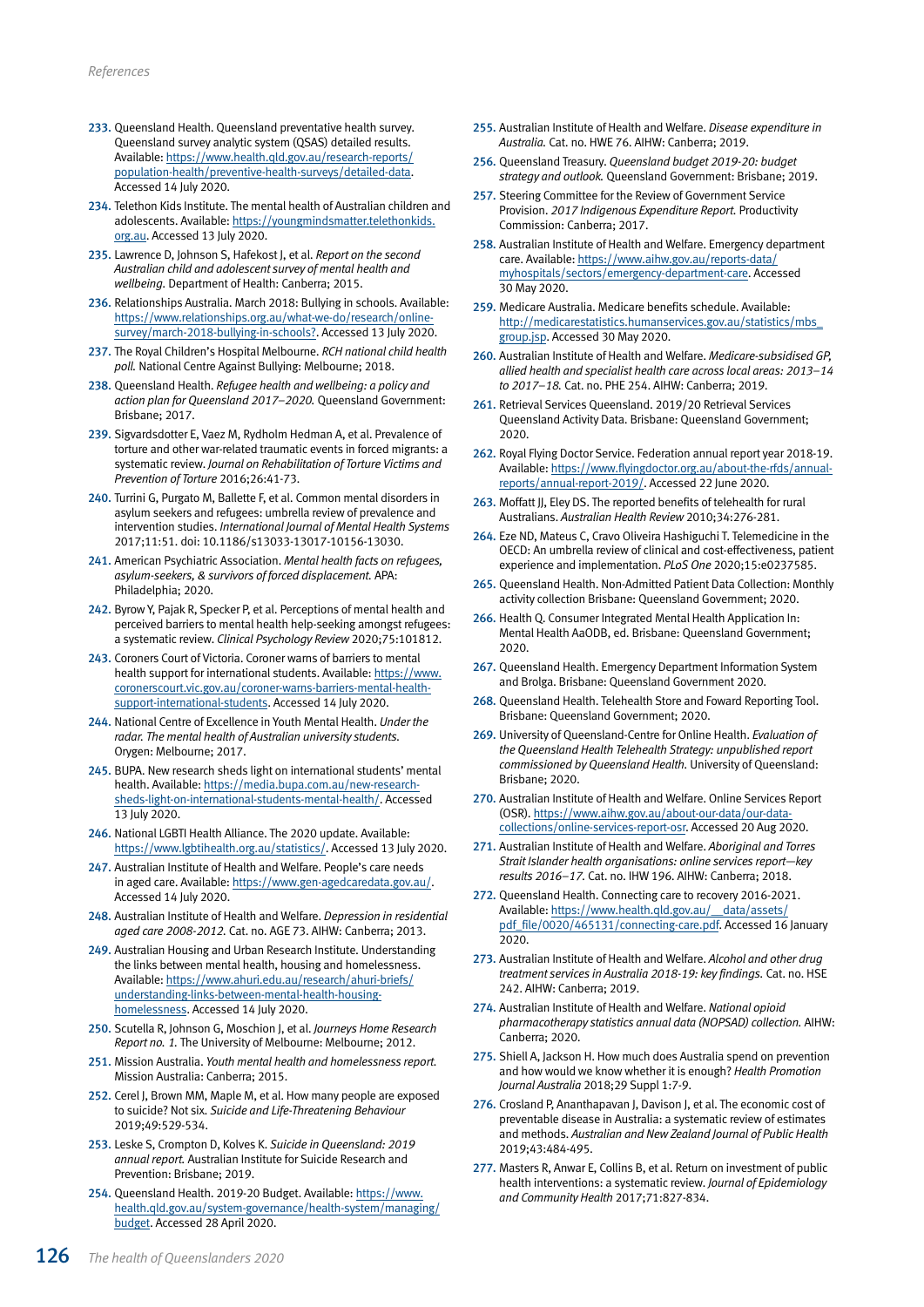- 278. Australian Institute of Health and Welfare. *National drug strategy household survey 2019.* Cat. no. PHE 270. AIHW: Canberra; 2020.
- 279. Cancer Council Queensland. *Selected Queensland results from the 2017 ASSAD survey.* Brisbane; 2018.
- 280. Guerin N, White V. *ASSAD 2017 statistics & trends: Australian secondary students' use of tobacco, alcohol, over-the-counter drugs, and illicit substances.* Cancer Council Victoria: Melbourne; 2018.
- 281. Queensland Health. Headline preventative health indicators and trends. Available: [https://www.health.qld.gov.au/research](https://www.health.qld.gov.au/research-reports/population-health/preventive-health-surveys/data-trends)[reports/population-health/preventive-health-surveys/data-trends](https://www.health.qld.gov.au/research-reports/population-health/preventive-health-surveys/data-trends). Accessed 13 August 2020.
- 282. National Health and Medical Research Council. About us. Available: <https://www.nhmrc.gov.au/about-us>. Accessed 16 January 2020.
- 283. Peto R, Lopez AD, Pan H, et al. Mortality from smoking in developed countries 1950-2020. [https://gas.ctsu.ox.ac.uk/tobacco/C5020.](https://gas.ctsu.ox.ac.uk/tobacco/C5020.pdf) [pdf](https://gas.ctsu.ox.ac.uk/tobacco/C5020.pdf). Accessed 30 Sep 2020.
- 284. Jha P, Peto R. Global effects of smoking, of quitting, and of taxing tobacco. *New England Journal of Medicine* 2014;370:60-68.
- 285. Banks E, Joshy G, Weber MF, et al. Tobacco smoking and all-cause mortality in a large Australian cohort study: findings from a mature epidemic with current low smoking prevalence. *BMC Medicine* 2015;13:1-10.
- 286. Whetton S, Tait RJ, Scollo M, et al. *Identifying the social costs of tobacco use to Australia in 2015/16.* National Drug Research Institute: Perth; 2019.
- 287. Byrne S, Brindal E, Williams G, et al. *E-cigarettes, smoking and health.* CSIRO: Canberra; 2018.
- 288. Action on Smoking and Health. Use of e-cigarettes among young people in Great Britain. Available: [https://ash.org.uk/information](https://ash.org.uk/information-and-resources/fact-sheets/statistical/use-of-e-cigarettes-among-young-people-in-great-britain-2019/)[and-resources/fact-sheets/statistical/use-of-e-cigarettes-among](https://ash.org.uk/information-and-resources/fact-sheets/statistical/use-of-e-cigarettes-among-young-people-in-great-britain-2019/)[young-people-in-great-britain-2019/](https://ash.org.uk/information-and-resources/fact-sheets/statistical/use-of-e-cigarettes-among-young-people-in-great-britain-2019/). Accessed 31 July 2020.
- 289. Walker N, Parag V, Wong SF, et al. Use of e-cigarettes and smoked tobacco in youth aged 14–15 years in New Zealand: findings from repeated cross-sectional studies (2014–19). *The Lancet Public Health* 2020;5:204-212.
- 290. Cullen KA, Gentzke AS, Sawdey MD, et al. e-Cigarette use among youth in the United States, 2019. *JAMA* 2019;322:2095-2103.
- 291. Government of Canada. Summary of results for the Canadian student tobacco, alcohol and drugs survey 2018-19. Available: [https://www.canada.ca/en/health-canada/services/canadian](https://www.canada.ca/en/health-canada/services/canadian-student-tobacco-alcohol-drugs-survey/2018-2019-summary.html)[student-tobacco-alcohol-drugs-survey/2018-2019-summary.html](https://www.canada.ca/en/health-canada/services/canadian-student-tobacco-alcohol-drugs-survey/2018-2019-summary.html). Accessed 31 July 2020.
- 292. World Trade Organization. Australia certain measures concerning trademarks, geographical indicators and other plain packaging requirements applicable to tobacco products and packaging. Available: [https://www.wto.org/english/tratop\\_e/dispu\\_e/](https://www.wto.org/english/tratop_e/dispu_e/cases_e/ds441_e.htm) [cases\\_e/ds441\\_e.htm.](https://www.wto.org/english/tratop_e/dispu_e/cases_e/ds441_e.htm) Accessed 31 July 2020.
- 293. Frazer K, Callinan JE, McHugh J, et al. Legislative smoking bans for reducing harms from secondhand smoke exposure, smoking prevalence and tobacco consumption. *Cochrane Database Syst Rev* 2016;2:CD005992.
- 294. Skinner A, Walker P, Akinson J, et al. Policy options for endgame planning in tobacco control: a simulation modelling study. *Tobacco Control* 2019:doi: 10.1136/tobaccocontrol-2019-055126.
- 295. Schwartz MW, Seeley RJ, Zeltser LM, et al. Obesity Pathogenesis: An Endocrine Society Scientific Statement. *Endocrine Reviews* 2017;38:267-296.
- 296. Queensland Health. *Changes in weight status of children and adults in Queensland and Australia: 2017-18 prevalence and jurisdictional differences.* Queensland Government: Brisbane; 2019.
- 297. Queensland Health. National obesity strategy. Available: [https://consultations.health.gov.au/population-health-and-sport](https://consultations.health.gov.au/population-health-and-sport-division/national-obesity-strategy/)[division/national-obesity-strategy/](https://consultations.health.gov.au/population-health-and-sport-division/national-obesity-strategy/). Accessed 17 August 2020.
- 298. National Health and Medical Research Council. Clinical practice guidelines for the management of overweight and obesity in adults, adolescents and children in Australia. Melbourne: NHMRC; 2013.
- 299. Queensland Health. Are Queenslanders meeting the Australian Dietary Guidelines? Daily diets and total energy intake. Brisbane: Queensland Government; 2018.
- 300. Cadilhac DA, Magnus A, Cumming T, et al. *The health and economic benefits of reducing disease risk factors.* VicHealth: Melbourne; 2009.
- 301. Deloitte Access Economics. *The impact of increasing vegetable consumption on health expenditure. Prepared for Horticulture Innovation Australia Limited.* Horticulture Innovation Australia Limited: Sydney; 2016.
- 302. Curry SJ, Kristal AR, Bowen DJ. An application of the stage model of behavior change to dietary fat reduction. *Health Education Research* 1992;7:97-105.
- 303. Yusufov M, Prochaska JO, Paiva AL, et al. Baseline predictors of singular action among participants with multiple health behavior risks. *American Journal of Health Promotion* 2016;30:365-373.
- 304. Queensland Health. Preventative Health Reports. [https://www.](https://www.health.qld.gov.au/research-reports/population-health/reports) [health.qld.gov.au/research-reports/population-health/reports.](https://www.health.qld.gov.au/research-reports/population-health/reports) Accessed 16 September 2020.
- 305. Australian Bureau of Statistics. *Forward work program, 2019-20.* Cat. no. 1006.0. ABS: Canberra; 2019.
- 306. Heart Foundation. *The economic burden of hypercholesterolaemia.* Heart Foundation: Brisbane; 2018.
- 307. National Health and Medical Research Council. Australian guidelines to reduce health risks from drinking alcohol. Available: <https://www.nhmrc.gov.au/health-advice/alcohol>. Accessed 31 July 2020.
- 308. Australian Bureau of Statistics. *Apparent consumption of alcohol, Australia, 2017-18.* Cat. no. 4307.055.001. ABS: Canberra; 2019.
- 309. Angus C, Henney M, Meier P, et al. *Mortality and morbidity risks from alcohol consumption in Australia: analyses using an Australian adaptation of the Sheffield Alcohol Policy Model (v2.7) to inform the development of new alcohol guidelines: final report.* University of Sheffield: Sheffield; 2019.
- 310. Collins DJ, Lapsley HM. The costs of tobacco, alcohol and illicit drug abuse to Australian society in 2004-05. Canberra: Australian Government; 2008.
- 311. Department of Health. *National Drug Strategy 2017-2019.* Commonwealth of Australia: Canberra; 2017.
- 312. Palamar JJ, Salomone A, Rutherford C, et al. Extensive underreported exposure to ketamine among electronic dance music party attendees. *Journal of General Internal Medicine* 2020:doi: 10.1007/s11606-11020-05672-x.
- 313. Giomonni L. Why we should all be more careful in drawing conclusions about how COVID-19 is changing drug markets. *The International Journal on Drug Policy* 2020;doi: 10.1016/j. drugpo.2020.102834
- 314. Dietze PM, Peacock A. Illicit drug use and harms in Australia in the context of COVID 19 and associated restrictions: anticipated consequences and initial responses. *Drug and Alcohol Review* 2020;39:297.
- 315. World Health Organization. *Global action plan on physical activity 2018–2030: more active people for a healthier world.* WHO: Geneva, Switzerland; 2018.
- 316. Griffin A, Roselli T, Clemens SL. Trends in total physical activity time, walking, and vigorous physical activity time in Queensland adults from 2004–2018. *Journal of Physical Activity and Health* 2020;17:592-602.
- 317. Warburton DER, Bredin SSD. Health benefits of physical activity: a systematic review of current systematic reviews. *Current Opinion in Cardiology* 2017;32:541-556.
- 318. Australian Institute of Health and Welfare. *Physical activity across the life stages.* Cat. no. PHE 225. AIHW: Canberra; 2018.
- 319. Department of Transport and Main Roads. Queensland walking strategy. Available: [https://www.tmr.qld.gov.au/Travel-and](https://www.tmr.qld.gov.au/Travel-and-transport/Pedestrians-and-walking/Queensland-Walking-Strategy)[transport/Pedestrians-and-walking/Queensland-Walking-Strategy](https://www.tmr.qld.gov.au/Travel-and-transport/Pedestrians-and-walking/Queensland-Walking-Strategy). Accessed 19 July 2020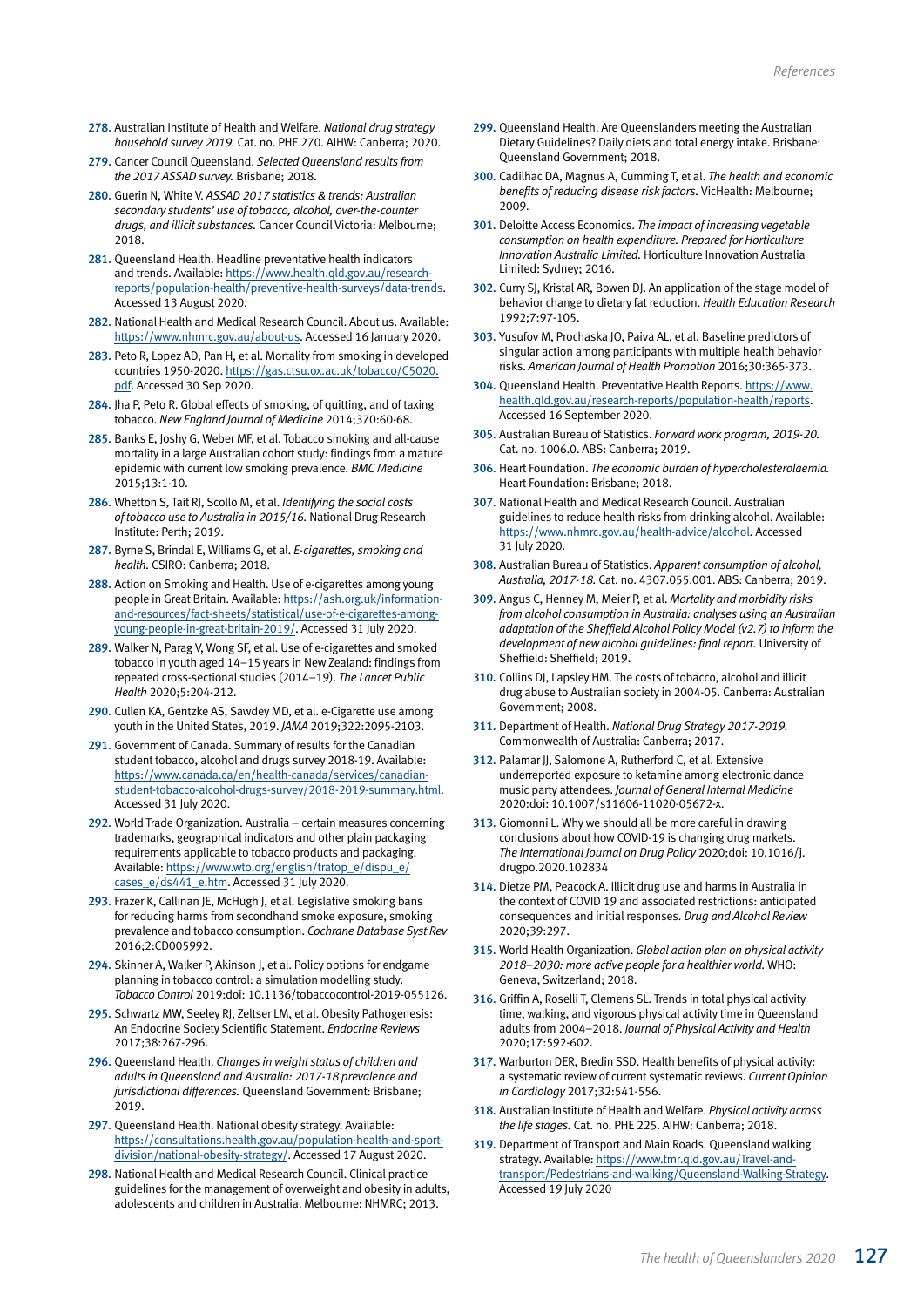- 320. Australian Institute of Health and Welfare. *National bowel cancer screening program: monitoring report 2019.* Cat. no. CAN 125. AIHW: Canberra; 2019.
- 321. Australian Bureau of Statistics. Household Impacts of COVID-19 Survey, 29 Apr – 4 May 2020. Cat. no. 4940.0 Canberra: ABS; 2020.
- 322. Department of Health. Australia's physical activity and sedentary behaviour guidelines and the Australian 24-hour movement guidelines. Available: [https://www1.health.gov.au/internet/](http://www1.health.gov.au/internet/main/publishing.nsf/Content/health-pubhlth-strateg-phys-act-guidelines#npa1864) [main/publishing.nsf/Content/health-pubhlth-strateg-phys-act](http://www1.health.gov.au/internet/main/publishing.nsf/Content/health-pubhlth-strateg-phys-act-guidelines#npa1864)[guidelines#npa1864](http://www1.health.gov.au/internet/main/publishing.nsf/Content/health-pubhlth-strateg-phys-act-guidelines#npa1864). Accessed 25 June 2020.
- 323. Department of Health. Australian 24-hour movement guidelines for children and young people (5-17 years): an integration of physical activity, sedentary behaviour and sleep – research report. Available: [https://www1.health.gov.au/internet/main/publishing.](https://www1.health.gov.au/internet/main/publishing.nsf/Content/ti-5-17years) [nsf/Content/ti-5-17years](https://www1.health.gov.au/internet/main/publishing.nsf/Content/ti-5-17years). Accessed 5 June 2020.
- 324. Okely AD, Ghersi D, Hesketh KD, et al. A collaborative approach to adopting/adapting guidelines-the Australian 24-hour movement guidelines for the early years (birth to 5 years): an integration of physical activity, sedentary behavior, and sleep. *BMC Public Health* 2017;17:869.
- 325. Perera E, Gnaneswaran N, Staines C, et al. Incidence and prevalence of non-melanoma skin cancer in Australia: a systematic review. *Australasian Journal of Dermatology* 2015;56:258-267.
- 326. Whiteman DC, Whiteman CA, Green AC. Childhood sun exposure as a risk factor for melanoma: a systematic review of epidemiologic studies. *Cancer Causes Control* 2001;12:69-82.
- 327. Backes C, Religi A, Moccozet L, et al. Sun exposure to the eyes: predicted UV protection effectiveness of various sunglasses. *Journal of Exposure Science & Environmental Epidemiology* 2019;29:753-764.
- 328. Dennis LK, Vanbeek MJ, Freeman LE, et al. Sunburns and risk of cutaneous melanoma: does age matter? A comprehensive metaanalysis. *Annals of Epidemiology* 2008;18:614-627.
- 329. Wu S, Han J, Laden F, Qureshi A. Long-term ultraviolet flux, other potential risk factors, and skin cancer risk: a cohort study. *Cancer Epidemiology, Biomarkers & Prevention* 2014;23:1080-1089.
- 330. Cust AE, Jenkins MA, Goumas C, et al. Early-life sun exposure and risk of melanoma before age 40 years. *Cancer Causes Control* 2011;22:885-897.
- 331. Corbyn Z. Prevention: lessons from a sunburnt country. *Nature* 2014;515:114.
- 332. Tabbakh T, Volkov A, Wakefield M, et al. Implementation of the sunsmart program and population sun protection behaviour in Melbourne, Australia: results from cross-sectional summer surveys from 1987 to 2017. *PLoS Medicine* 2019;16:e1002932.
- 333. Erdmann F. Lortet-Tieulent I. Schuz I. et al. International trends in the incidence of malignant melanoma 1953–2008—are recent generations at higher or lower risk? *International Journal of Cancer* 2012;132:385-400.
- 334. Koch S, Pettigrew S, Strickland M, et al. Sunscreen increasingly overshadows alternative sun-protection strategies. *Journal of Cancer Education* 2016;32:528-531.
- 335. Linos E, Keiser E, Fu T, et al. Hat, shade, long sleeves, or sunscreen? Rethinking US sun protection messages based on their relative effectiveness. *Cancer Causes & Control* 2011;22:1067-1071.
- 336. Holman DM, Ding H, Guy GP, et al. Prevalence of sun protection use and sunburn and association of demographic and behaviorial characteristics with sunburn among US adults. *JAMA Dermatology* 2018;154:561-568.
- 337. Dobbinson S, Wakefield M, Hill D, et al. Prevalence and determinants of Australian adolescents' and adults' weekend sun protection and sunburn, summer 2003-2004. *Journal of the American Academy of Dermatology* 2008;59:602-614.
- 338. World Health Organization. *Understanding and addressing violence against women.* WHO: Geneva, Switzerland; 2012.
- 339. World Health Organization. Violence against women. Available: [https://www.who.int/news-room/fact-sheets/detail/violence](https://www.who.int/news-room/fact-sheets/detail/violence-against-women)[against-women](https://www.who.int/news-room/fact-sheets/detail/violence-against-women). Accessed 16 July 2020.
- 340. Hegarty K, Hindmarsh ED, Gilles MT. Domestic violence in Australia: definition, prevalence and nature of presentation in clinical practice. *The Medical Journal of Australia* 2020;7:363-367.
- 341. KPMG International Cooperative. *The cost of violence against women and their children in Australia.* KPMG: Amstelveen; 2019.
- 342. Queensland Courts. Queensland courts' domestic and family violence (DFV) statistics. Available: [https://www.courts.qld.gov.au/](https://www.courts.qld.gov.au/court-users/researchers-and-public/stats) [court-users/researchers-and-public/stats](https://www.courts.qld.gov.au/court-users/researchers-and-public/stats). Accessed 14 July 2020.
- 343. Australian Institute of Health and Welfare. *Family, domestic and sexual violence in Australia: continuing the national story 2019.* Cat. no. FDV 3. AIHW: Canberra; 2019.
- 344. Queensland Police Service. *Annual statistical review 2016-17.* Queensland Government: Brisbane; 2017.
- 345. Queensland Government Statistician's Office. *Queensland social survey: domestic and family violence survey report.* Queensland Treasury: Brisbane; 2019.
- 346. World Health Organization. Violence against children. Available: [https://www.who.int/news-room/fact-sheets/detail/violence](https://www.who.int/news-room/fact-sheets/detail/violence-against-children)[against-children](https://www.who.int/news-room/fact-sheets/detail/violence-against-children). Accessed 16 July 2020.
- 347. Hillis S, Mercy J, Amobi A, et al. Global prevalence of past-year violence against children: a systematic review and minimum estimates. *Pediatrics* 2016;137.
- 348. McCarthy MM, Taylor P, Norman RE, et al. The lifetime economic and social costs of child maltreatment in Australia. *Children and Youth Services Review* 2016;71:217-226.
- 349. Deloitte Access Economics. The economic cost of violence against children and young people. Available: [https://www2.deloitte.com/](https://www2.deloitte.com/au/en/pages/economics/articles/economic-cost-violence-against-children-young-people.html) [au/en/pages/economics/articles/economic-cost-violence-against](https://www2.deloitte.com/au/en/pages/economics/articles/economic-cost-violence-against-children-young-people.html)[children-young-people.html.](https://www2.deloitte.com/au/en/pages/economics/articles/economic-cost-violence-against-children-young-people.html) Accessed 22 July 2020.
- 350. Australian Bureau of Statistics. *Personal safety, Australia, 2016.* Cat. no. 4906.0. ABS: Canberra; 2019.
- 351. Australian Institute of Health and Welfare. *Australia's children.* Cat. no. CWS 69. AIHW: Canberra; 2020.
- 352. Department of Child Safety, Youth, and Women. Family support services summary statistics, Queensland. Available: [https://www.](https://www.csyw.qld.gov.au/child-family/our-performance/summary-statistics) [csyw.qld.gov.au/child-family/our-performance/summary-statistics.](https://www.csyw.qld.gov.au/child-family/our-performance/summary-statistics) Accessed 16 July 2020.
- 353. Queensland Family & Child Commission. *Annual report: deaths of children and young people Queensland.* Queensland Government: Brisbane; 2019.
- 354. Queensland Government. Domestic and Family Violence Prevention Strategy. Brisbane: Queensland Government; 2016.
- 355. Australian Government. Australian Immunisation Register. Canberra: Australian Government; 2020.
- 356. Frank O, De Oliveira Bernardo C, Gonzalez-Chica DA, Macartney K, Menzies R, Stocks N. Pneumococcal vaccination uptake among patients aged 65 years or over in Australian general practice. *Human Vaccines & Immunotherapeutics* 2020;16:965-971.
- 357. Dyda A, Karki S, Kong M, Gidding HF, Kaldor JM, McIntyre P, et al. Influenza vaccination coverage in a population-based cohort of Australian-born Aboriginal and non-Indigenous older adults. *Communicable Diseases Intelligence* 2019;43:doi: 10.33321/ cdi.32019.33343.33330.
- 358. Lin J, Wood JG, Bernardo C, et al. Herpes zoster vaccine coverage in Australia before and after introduction of a national vaccination program. *Vaccine* 2020;38:3646-3652.
- 359. World Health Organization. Urgent health challenges for the next decade. Available: [https://www.who.int/news-room/photo-story/](https://www.who.int/news-room/photo-story/photo-story-detail/urgent-health-challenges-for-the-next-decade) [photo-story-detail/urgent-health-challenges-for-the-next-decade.](https://www.who.int/news-room/photo-story/photo-story-detail/urgent-health-challenges-for-the-next-decade) Accessed 12 March 2020.
- 360. Seely JM, Alhassan T. Screening for breast cancer in 2018— what should we be doing today? *Current Oncology* 2018;25:115-124.
- 361. Hewitson P, Glasziou PP, Irwig L, et al. Screening for colorectal cancer using the faecal occult blood test, hemoccult. CD001216. *Cochrane Database of Systematic Reviews* 2007;103:doi: 10.1111/j.1572-0241.2008.01875.x.
- 362. Cohen PA, Jhingran A, Oaknin A, Denny L. Cervical cancer. *The Lancet* 2019;393:169-182.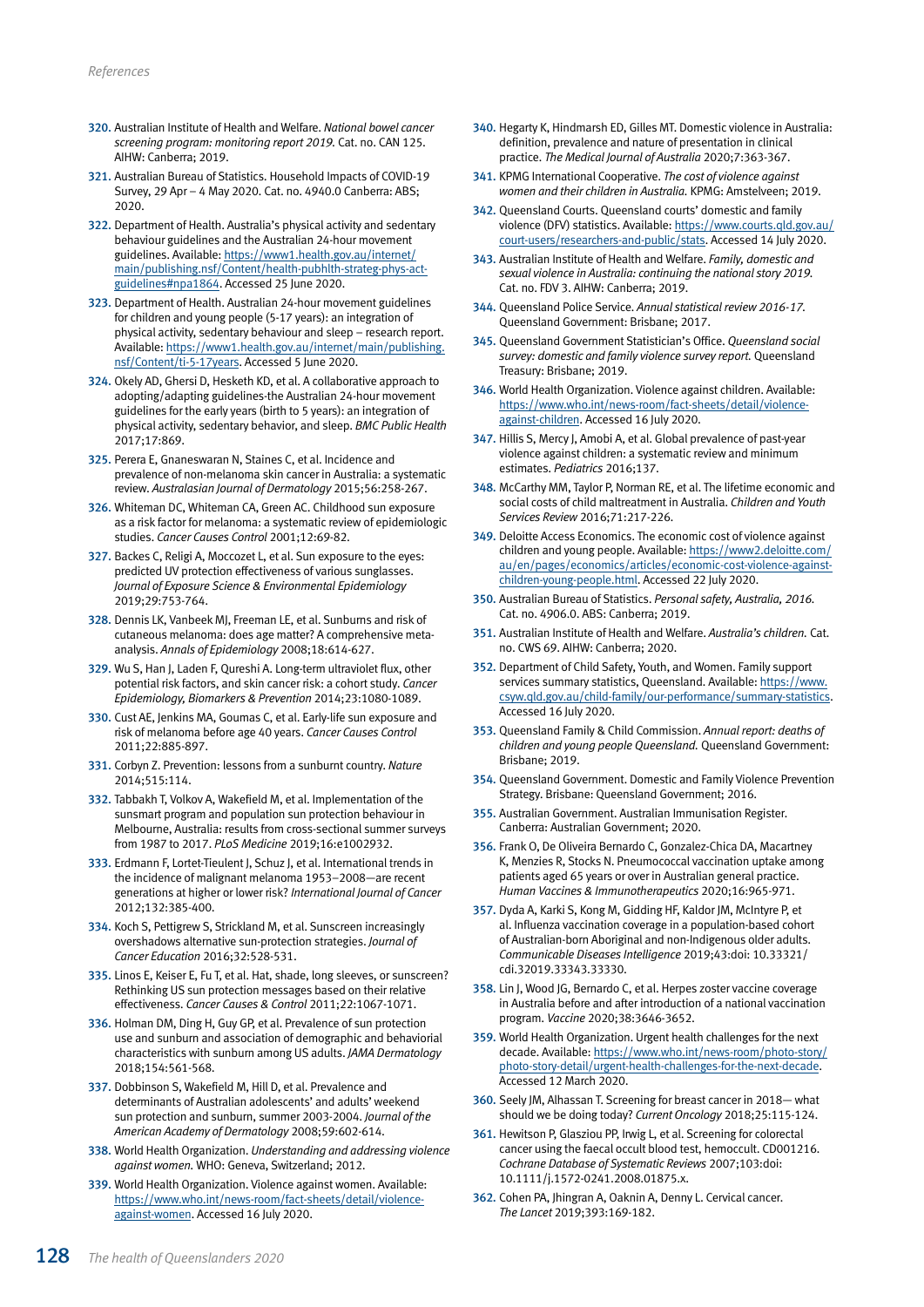- 363. Australian Institute of Health and Welfare. BreastScreen Australia monitoring report 2019. Canberra: AIHW; 2019.
- 364. Australian Institute of Health and Welfare. *National cancer screening programs participation data.* Cat. no. CAN 114. AIHW: Canberra; 2020.
- 365. Australian Institute of Health and Welfare. *National cervical screening program monitoring report. 2019.* Cat. no. CAN 132. AIHW: Canberra; 2019.
- 366. Australian Government. National Cancer Screening Register. <https://www.ncsr.gov.au/>. Accessed 20 Jan 2020.
- 367. Australian Institute of Health and Welfare. *Analysis of cervical cancer and abnormality outcomes in an era of cervical screening and HPV vaccination in Australia.* Cat. no. CAN 129. AIHW: Canberra; 2019.
- 368. Parliament of Australia. Sleep disorders. Available: [https://www.](https://www.aph.gov.au/Parliamentary_Business/Committees/House/Health_Aged_Care_and_Sport/SleepHealthAwareness/Report/section?id=committees%2Freportrep%2F024220%2F26954) [aph.gov.au/Parliamentary\\_Business/Committees/House/Health\\_](https://www.aph.gov.au/Parliamentary_Business/Committees/House/Health_Aged_Care_and_Sport/SleepHealthAwareness/Report/section?id=committees%2Freportrep%2F024220%2F26954) [Aged\\_Care\\_and\\_Sport/SleepHealthAwareness/Report/.](https://www.aph.gov.au/Parliamentary_Business/Committees/House/Health_Aged_Care_and_Sport/SleepHealthAwareness/Report/section?id=committees%2Freportrep%2F024220%2F26954) Accessed 22 April 2020.
- 369. Hillman D, Mitchell S, Streatfeild J, et al. The economic cost of inadequate sleep. *Sleep* 2018;41:83.
- 370. Hirshkowitz M, Whiton K, Albert SM, et al. National Sleep Foundation's sleep time duration recommendations: methodology and results summary. *Sleep Health* 2015;1:40-43.
- 371. Matricciani L, Olds T, Petkov J. In search of lost sleep: secular trends in the sleep time of school-aged children and adolescents. *Sleep Medicine Reviews* 2012;16:203-211.
- 372. Williamson AA, Mindell JA, Hiscock H, et al. Child sleep behaviors and sleep problems from infancy to school-age. *Sleep Medicine* 2019;63:5-8.
- 373. Baker S, Morawska A, Mitchell AE. Do Australian children carry out recommended preventive child health behaviours? Insights from an online parent survey. *Journal of Paediatrics and Child Health* 2020;56:900-907.
- 374. Howie EK, Joosten J, Harris CJ, et al. Associations between meeting sleep, physical activity or screen time behaviour guidelines and academic performance in Australian school children. *BMC Public Health* 2020;20:520.
- 375. Hillman DR, Lack LC. Public health implications of sleep loss: the community burden. *Medical Journal Australia* 2013;199:S7-10.
- 376. Sleep Health Foundation. Sleep to boost your immunity. Available: [https://www.sleephealthfoundation.org.au/news/media-releases/](https://www.sleephealthfoundation.org.au/news/media-releases/sleep-to-boost-your-immunity.html) [sleep-to-boost-your-immunity.html](https://www.sleephealthfoundation.org.au/news/media-releases/sleep-to-boost-your-immunity.html). Accessed 30 June 2020.
- 377. James SL, Lucchesi LR, Bisignano C, et al. Morbidity and mortality from road injuries: results from the global burden of disease study 2017. *Injury Prevention* 2020;26 (Suppl 1):i46-i56.
- 378. Department of Transport and Main Roads. *Queensland Road Crash Weekly Report.* Cat. no. 1147b. Queensland Government: Brisbane; 2020.
- 379. Department of Transport and Main Roads. *2019 summary road crash report: Queensland road fatalities* Queensland Health: Brisbane; 2020.
- 380. Department of Infrastructure, Transport, Regional Development, and Communications. Road deaths: 12 month Australia. Canberra: Australian Government.
- 381. Haworth NL, Schramm A. Illegal and risky riding of electric scooters in Brisbane. *The Medical Journal of Australia* 2019;211:412-413.
- 382. Riggs E, Kilpatrick N, Slack-Smith L, et al. Interventions with pregnant women, new mothers and other primary caregivers for preventing early childhood caries. *Cochrane Database of Systematic Reviews* 2019;11:CD012155.
- 383. Australian Dental Association. *Australia's adult oral health tracker.* ADA: Canberra; 2018.
- 384. Queensland Health. *The beginning of change: Queensland child and oral health survey 2010-2012.* Queensland Government: Brisbane; 2014.
- 385. Brennan DS, Ju X, Amarsena N, et al. *Oral health of Australian children: the national child oral health study 2012–14*. Adelaide: University of Adelaide Press; 2015.
- 386. Schluter PJ, Askew DA, Spurling GK, et al. Aboriginal and Torres Strait Islander oral health and its impact among adults: a crosssectional study. *Australian Dental Journal* 2016;62:84-94.
- 387. Do L, Spencer AJ. Contemporary multilevel analysis of the effectiveness of water fluoridation in Australia. *Australian and New Zealand Journal of Public Health* 2015;39:44-50.
- 388. National Health and Medical Research Council. *NHMRC public statement 2017: water fluoridation and human health in Australia.* Australian Government: Canberra; 2017.
- 389. Council of Australian Governments Health Council. *Australia's National Oral Health Plan 2015-2024.* Australian Government: Adelaide; 2015.
- 390. Gupta J, Hurley F, Grobicki A, et al. Communicating the health of the planet and its links to human health. *The Lancet* 2019;3:e204-206.
- 391. Organisation for Economic Co-operation and Development. *Human health and the environment.* OECD: France; 2001.
- 392. Gunn LD, Rozek J, Hooper P, et al. *Creating liveable cities in Australia: a scorecard and priority recommendations for Brisbane.* Centre for Urban Research: Melbourne; 2018.
- 393. Australian Bureau of Statistics. Information Paper Methodology for Estimating Homelessness from the Census of Population and Housing, 2012. Cat. no. 2049.055.001 Canberra: ABS; 2012.
- 394. Queensland Government. QDesign: Queensland urban design principles. Brisbane: Queensland Government; 2018.
- 395. Department of State Development, Manufacturing, Infrastructure and Planning. Measures that matter. Available: [https://planning.](https://planning.dsdmip.qld.gov.au/planning/better-planning/state-planning/regional-plans/seqrp/mtm?theme=connect) [dsdmip.qld.gov.au/planning/better-planning/state-planning/](https://planning.dsdmip.qld.gov.au/planning/better-planning/state-planning/regional-plans/seqrp/mtm?theme=connect) [regional-plans/](https://planning.dsdmip.qld.gov.au/planning/better-planning/state-planning/regional-plans/seqrp/mtm?theme=connect). Accessed 12 August 2020.
- 396. Department of Transport and Main Roads. Queensland household travel survey interactive report (South East Queensland, 2011, 2017 and 2018). Available: [https://](https://public.tableau.com/profile/qldtravelsurvey#!/) [public.tableau.com/profile/qldtravelsurvey#!/vizhome/](https://public.tableau.com/profile/qldtravelsurvey#!/) [QueenslandHouseholdTravelSurveyInteractiveReport/](https://public.tableau.com/profile/qldtravelsurvey#!/). Accessed 12 August 2020.
- 397. Gunn LD, Davern M, Higgs C, et al. *Measuring liveability for the 21 largest cities in Australia: liveability report for Brisbane.* RMIT University, Centre for Urban Research: Melbourne; 2020.
- 398. Bureau of Meteorology. Queensland in 2019: record warm days and very dry in the southeast; flooding in the north and west. Available: [http://www.bom.gov.au/climate/current/annual/qld/.](http://www.bom.gov.au/climate/current/annual/qld/summary.shtml) Accessed 12 August 2020.
- 399. Department of Natural Resources. Drinking Water Quality Management Plan. Brisbane: Queensland Government; 2019.
- 400. Milligan B, Blake C, Hall NL, et al. Safe and healthy drinking water in Indigenous Local Government Areas program: service delivery model prerequisites for success. *QWater Conference*. Brisbane; 2019.
- 401. Department of Environment and Science. *Queensland air monitoring 2018: national environment protection (ambient air quality) measure.* Queensland Government: Brisbane; 2019.
- 402. Queensland Health. *Key work health and safety statistics Queensland 2019.* Queensland Government: Brisbane; 2020.
- 403. Queensland Health. *Notifiable dust lung disease register inaugural annual report 2019-2020.* Queensland Government: Brisbane; 2020.
- 404. Backman G, Hunt P, Khosla R, et al. Health systems and the right to health: an assessment of 194 countries. *Lancet* 2008;372:2047- 2085.
- 405. Brolan CE. Queensland's new human rights act and the right to access health services. *The Medical Journal of Australia* 2020;213:158-160.
- 406. Holton S, Rowe H, Fisher J. Women's health and their childbearing expectations and outcomes: a population-based survey from Victoria, Australia. *Womens Health Issues* 2011;21:366-373.
- 407. Asselah T, Marcellin P, Schinazi RF. Treatment of hepatitis C virus infection with direct-acting antiviral agents: 100% cure? *Liver International* 2018;38:7-13.